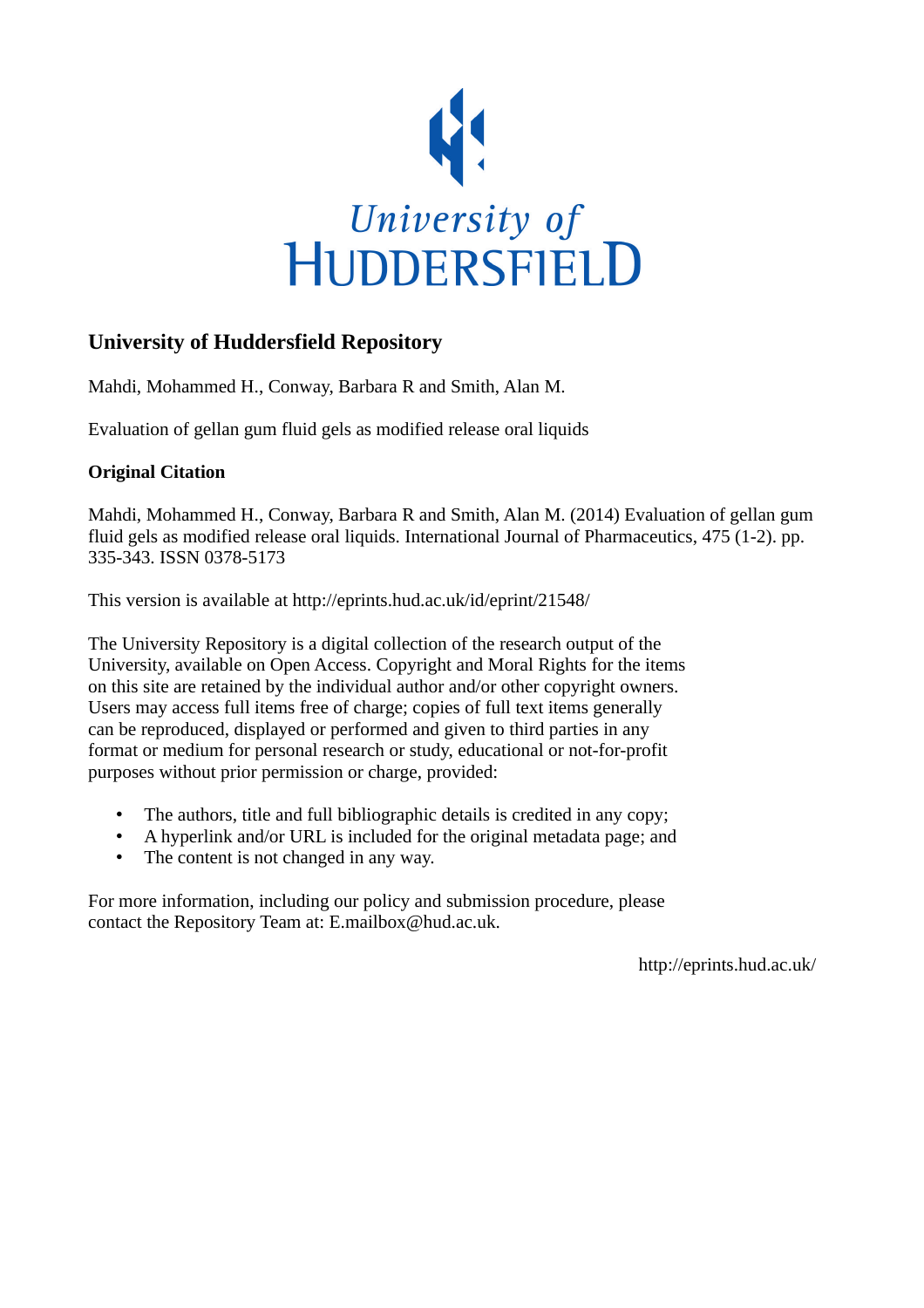## **Evaluation of gellan gum fluid gels as modified release oral liquids**

Mohammed H Mahdi, Barbara R Conway and Alan M Smith\*

*Department of Pharmacy, University of Huddersfield, Queensgate, Huddersfield, HD1 3DH, UK*

## **\*Correspondence:**

Dr. Alan M Smith Tel:- +44-1484-472-350 Fax:- +44-1484-472-350 [a.m.smith@hud.ac.uk](mailto:l.m.grover@bham.ac.uk)

**For Submission to:** International Journal of Pharmaceutics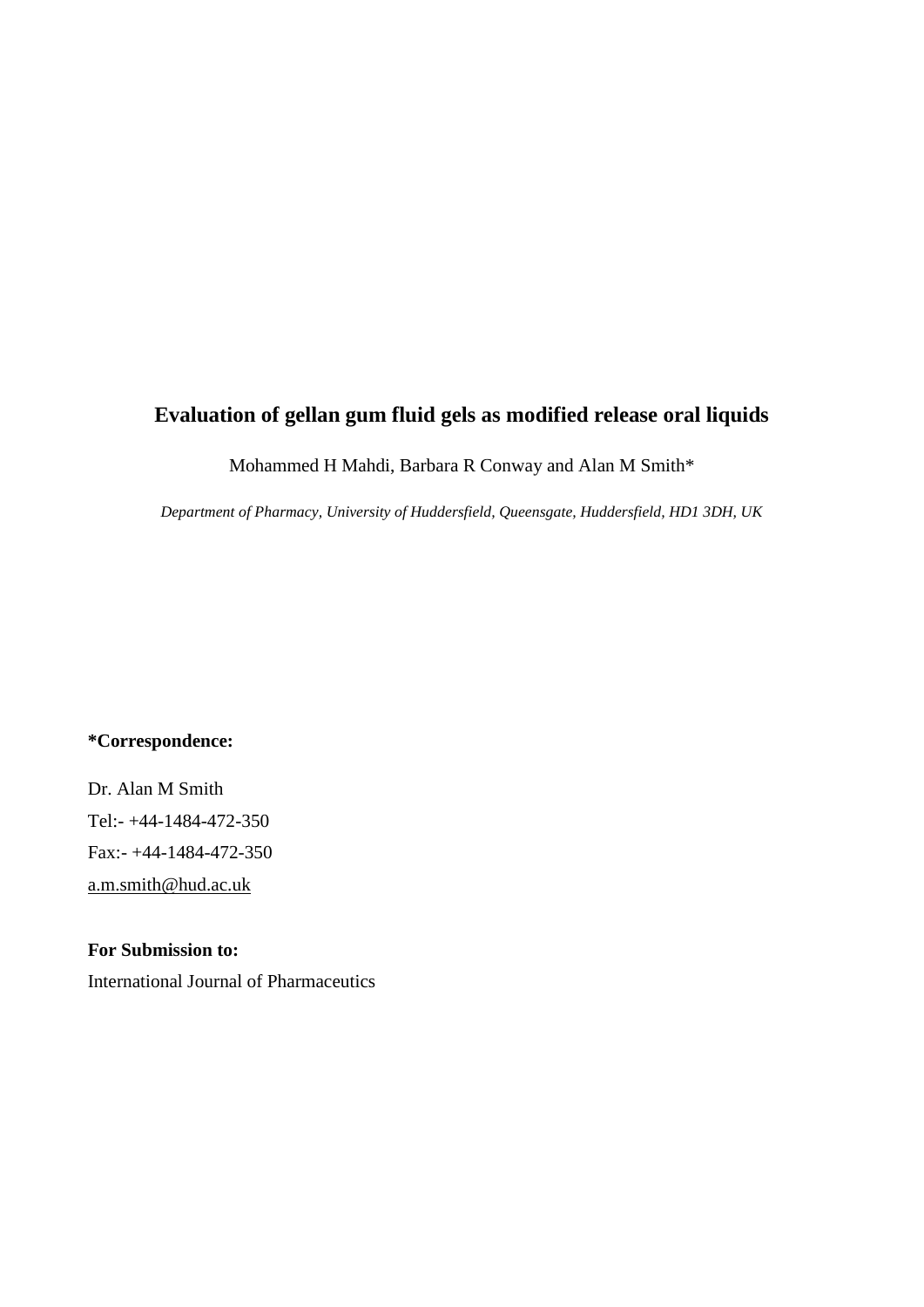#### **Abstract**

Oral liquids are often preferred for drug administration to patients for whom swallowing is difficult, however formulating modified release versions can be challenging. A potential route to achieve modified release in oral liquids is by using fluid (sheared) gels formed by introducing a shear field during gelation in gel-forming biopolymers. These fluid gels can act as pourable viscoelastic fluids but retain true gel micro/nano structure. Here, we have demonstrated that fluid gels have potential as paediatric oral liquids preventing release of ibuprofen in simulated gastric fluid. Subsequent release at pH 7.4 was affected by the duration of exposure and magnitude of acid pH with a linear relationship between onset of release and the preceding acidic exposure duration. Delayed release was a result of increasing gel stiffness, a consequence of the acidity of the initial release media and exposure time. A much faster release rate was measured when exposure time in acid was 10 min compared with 60 min. This study highlights the potential to design fluid gels that are tuned to have a specified stiffness at a particular pH and exposure time. This could enable the preparation oral liquids with modified release behaviour.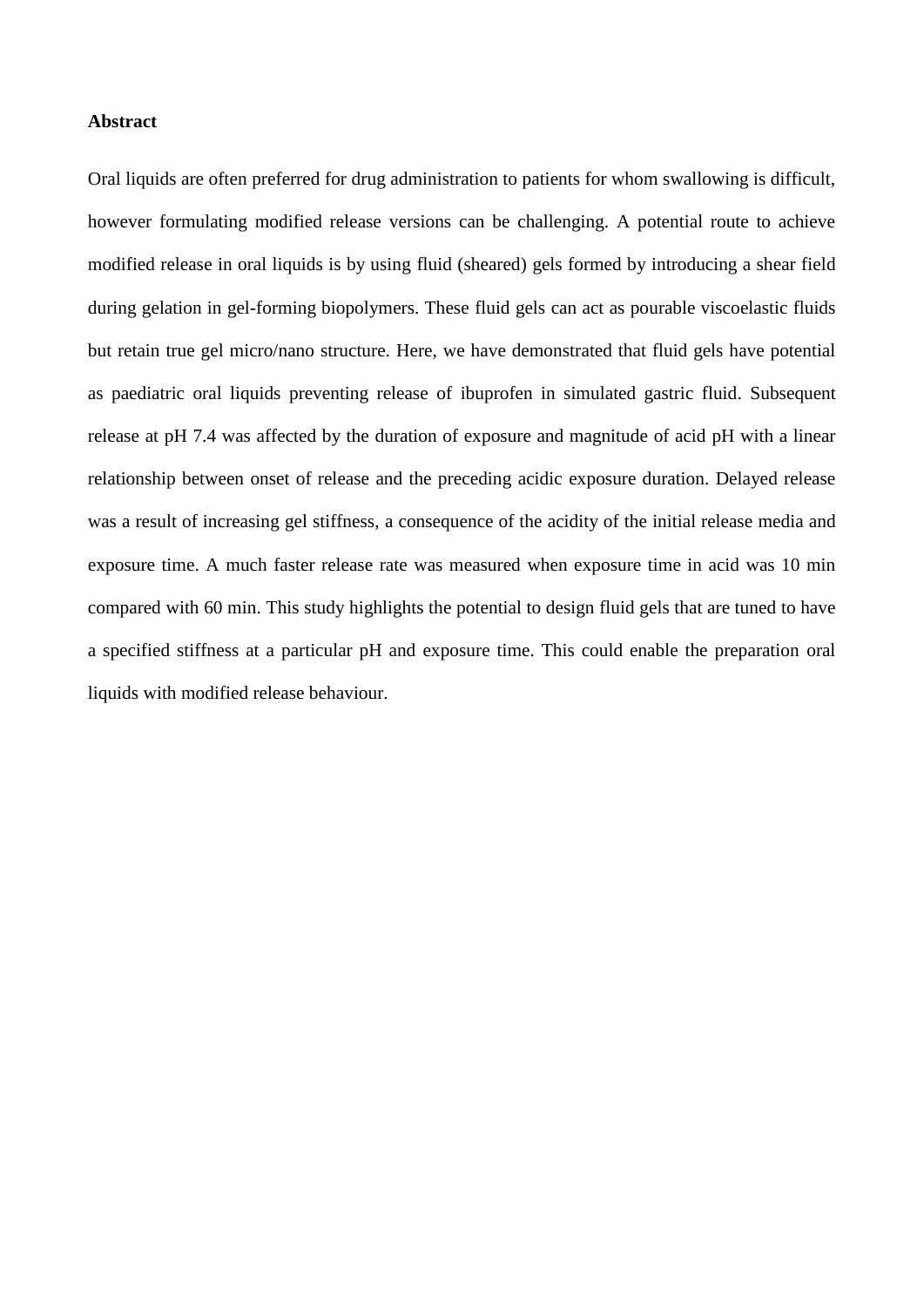#### **1. Introduction**

 There is an ever increasing demand for the development of age appropriate dosage forms, especially for paediatric patients and older adults who have difficulties in swallowing. This is most apparent in modified release formulations where the functional excipients responsible for controlling drug release can become ineffective due to manipulation prior to administration to children. Even over the counter antipyretic formulations have an increased risk of side effects in children. Worryingly, there are very few oral modified-release drug delivery platforms suitable for administration to paediatrics. Generally, for children and patients who find swallowing is difficult, syrup-based oral liquids are the preferred dosage form however formulating these dosage forms to have modified release properties can be challenging. Recently researchers have looked to develop such dosage forms using enteric coated micro-particles (Dalmoro et al., 2010) and ion exchange resins (Cuña et al., 2000) however these systems are often costly, suffer from poor mouth feel and are only suitable for use with specific drugs. There is therefore a real need for alternative formulations. A potential route to achieve modified release in oral liquids is by using polysaccharide solutions which undergo a sol gel transition on exposure to stomach acid. Indeed several authors have evaluated the oral sustained delivery of drugs such as theophylline, ambroxol, paracetamol and cimetidine in various in situ gelling polysaccharides which have included xyloglucan (Miyazaki et al., 2003; Itoh et al., 2008; Itoh et al., 2010), pectin (Itoh et al., 2008; Kubo et al., 2004; Miyazaki et al., 2005; Kubo et al., 2005), and sodium alginate (Itoh et al., 2010; Kubo et al., 2003). Although these systems have shown some promise as vehicles there are issues associated with their use such as leaching of water soluble drugs and lengthy gastric retention due to large bulk gel formation in situ (Kubo et al., 22 2003). These issues could potentially be overcome by using fluid gels.

 Fluid gels (also referred to as sheared gels) can be defined as suspensions of gel particles prepared by introducing a shear field while gelation is occurring in biopolymer solutions. These fluid gels can be formulated so the bulk material acts as a pourable viscoelastic fluid whilst retaining a cross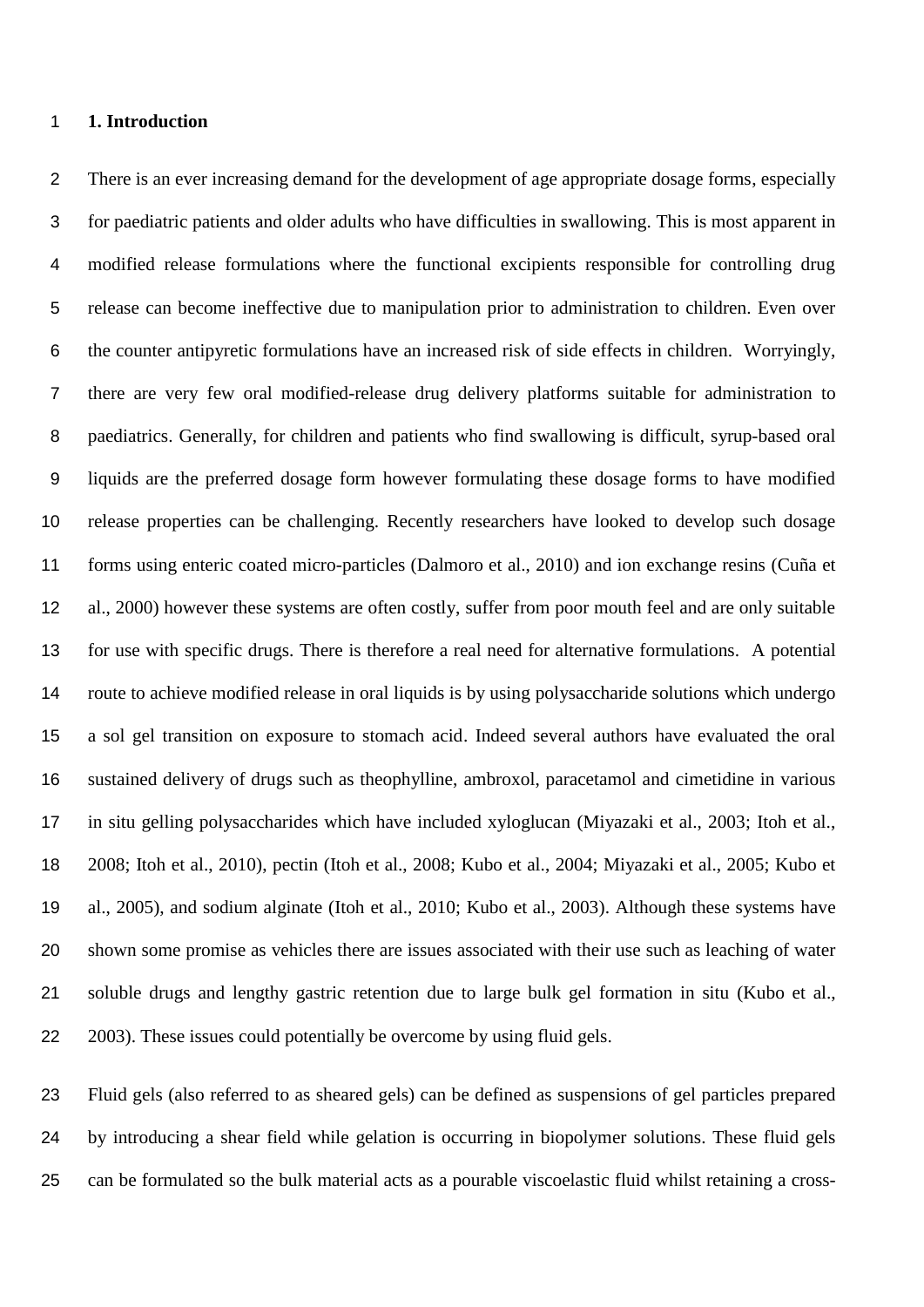linked gel microstructure within the particles. The formation of these gelled particles has been previously described by a nucleation and growth mechanism, with the applied shear field limiting the molecular ordering to within individual gel particles by physically ensuring that the original formed gel nucleation sites remain separate from one another (Norton *et al*., 1999). Along with the bulk viscosity, the size and strength of these micron-sized, gelled particles can also be controlled by varying the concentration of polymer and shearing rate used during production (Gabriele et al 2009; Fernández Farrés *et al*., 2014). This creates an attractive opportunity to incorporate drugs into an acid-resistant fluid gel which could potentially delay release in the stomach.

 Gellan gum is a biopolymer particularly suited for producing fluid gels for such applications. It is a microbial exopolysaccharide produced by *Sphingomonas elodea* (Doner et al.,1997; Dai et al. 2008) and consists of repeating tetrasaccharide units of glucose, glucuronic acid, glucose and rhamnose residues (Chandrasekaran et al., 1988). Gellan gum is an EU approved food additive (E418) that has been investigated by several groups for applications in pharmaceuticals (Deasy and Quigley, 1991; Carlfors et al., 1998) and as a biomaterial (Smith et al., 2007; Oliveira et al., 2010; 40 Jahromi et al., 2011). At temperatures above 85 °C the gellan gum exists as a random coil, which forms helical structures upon cooling resulting in a "weak gel" formed by tenuous association of ridged ordered structures (Norton et al., 1984) rather than by stronger associations of junction zones present in normal polysaccharide gels (Rees et., al 1982). However, on addition of ions such as hydrogen, sodium, potassium and calcium true, self-supporting gels are formed. This occurs via a mechanism of aggregation of gellan double helices either by suppression of the negatively charged groups on the polymer with monovalent ions or by direct site binding of the helices with divalent cations (Grasdalen and Smidsrod, 1987; Sworn et al., 1995; Morris et al., 2012). The mechanical properties and gelation temperature can be controlled by salt concentration and species (Ogawa, 1996). The ability of gellan gum to form acid-insoluble gels renders it a particularly attractive candidate for developing oral bioresponsive drug delivery systems. Indeed, these have been investigated in the form of gastro-retentive controlled release (Babu et al., 2010), enteric release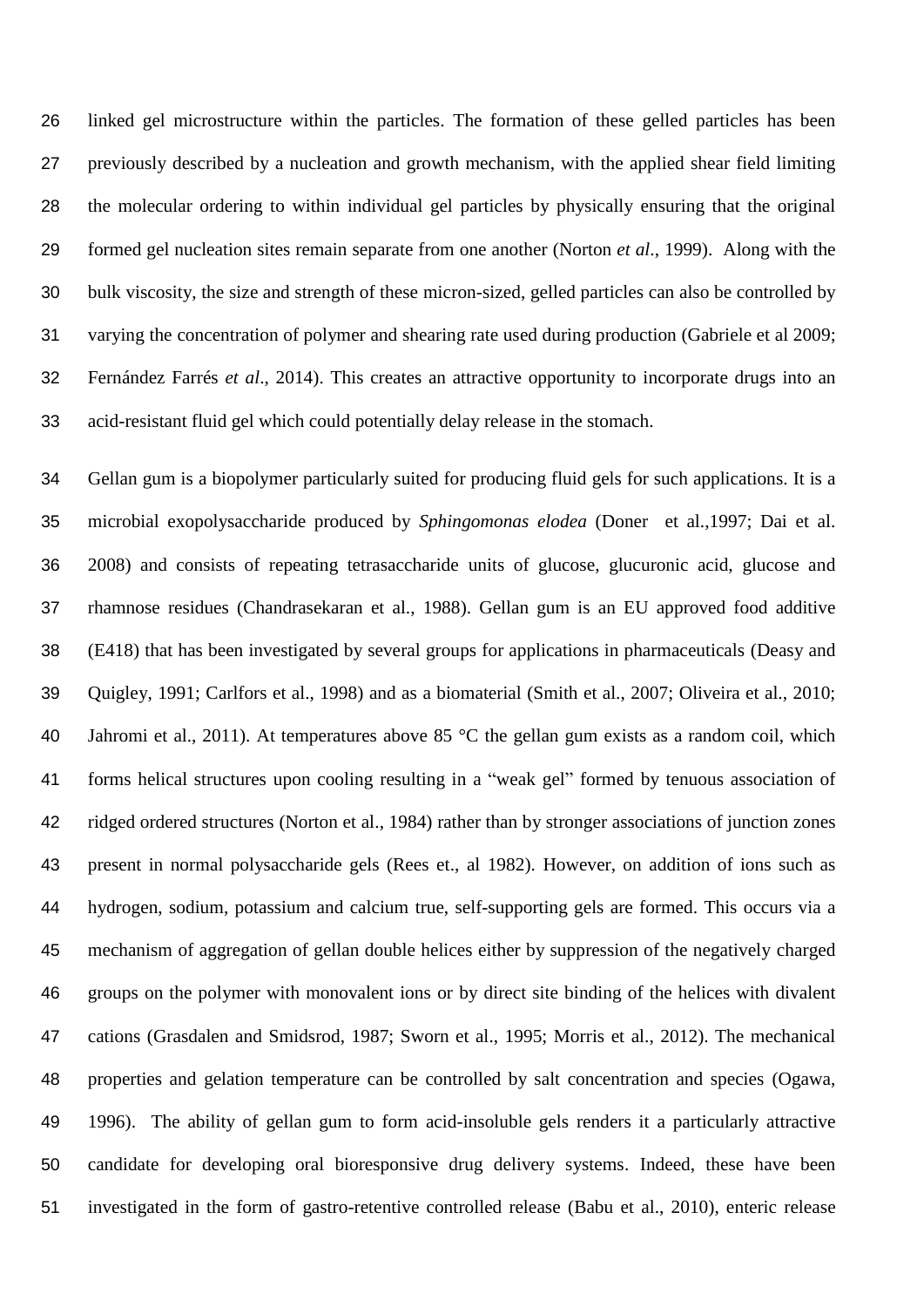(Smith et al., 2010) and as floating in situ gelling systems (Rajinikanth and Mishra, 2008). Furthermore oral sustained delivery using gellan solutions (which formed acid gels in the stomach) has also been explored and bioavailability from the gels formed in situ was similar to that of a commercially available suspension (Kubo et al., 2003). Unlike tablet or capsule formulations, there is no standard technique for measuring the dissolution properties of oral liquids. Biopharmaceutical measurements of such formulations are usually performed using modified USP dissolution apparatus which can lead to high variability. This is a particularly important issue when designing medicines for children as extrapolating adult biopharmaceutical measurements is difficult due to the difference in gastrointestinal physiology in paediatric patients (Batchelor et al., 2013). Moreover, large variations in physiology within paediatric populations are also evident from birth through to adolescence (Bowles et al., 2010) which further complicates the design suitable biopharmaceutical methodologies.

 In the present study gellan gum fluid gels loaded with ibuprofen, (a BCS Class II drug that is currently available as modified release tablets) were investigated as a modified release oral liquid. Fluid gel formulations were investigated over a range of pH and acid exposure times to evaluate how variations in gastric physiology may impact the mechanical properties of these physiologically responsive fluid gels and the consequential release behaviour.

#### **2. Material and Methods**

*2.1. Materials*

72 Low acyl gellan gum (Kelcogel<sup>TM</sup>) was kindly donated by CP Kelco (USA). Ibuprofen powder (Ibuprofen 38) was obtained from BASF. All other materials were obtained from Sigma–Aldrich, Poole, UK.

*2.2. Preparation of fluid gels*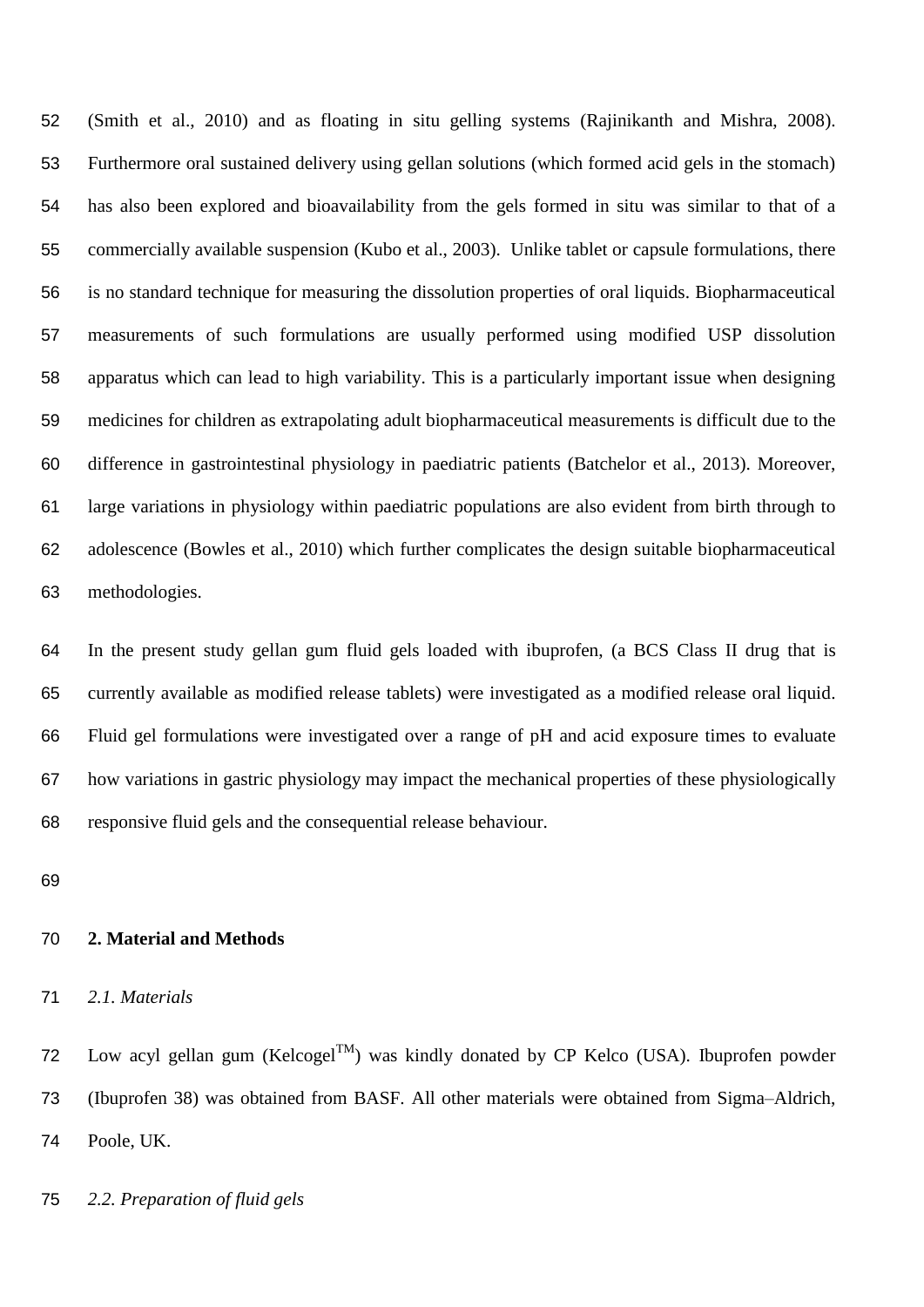Fluid gels were prepared by adding low acyl gellan gum at concentrations from 0.1 to 1% w/w to deionised water at 85 °C while stirring. Once fully dissolved, the solutions were allowed to cool to 78  $\sim$  60 °C then a paediatric dose of ibuprofen (20 mg/ml) was added and the pH was adjusted to 7.4 79 using 1 M NaOH. Solutions were then cooled further at 2  $\rm{°C min}^{-1}$  whilst being sheared using 80 Bohlin Gemini Nano HR rheometer at a shear rate of 500  $s^{-1}$ . To evaluate the potential to vary the particle size during formulation, fluid gels were prepared with changes to the processing conditions. To investigate the effect of cooling rate, 0.75% w/w gellan gum fluid gels were prepared as 83 described above at a fixed shear rate of 500 s<sup>-1</sup> with cooling rates of 0.5 °C min<sup>-1</sup>, 2 °C min<sup>-1</sup> and 10 84  $\degree$ C min<sup>-1</sup>. Similarly, to investigate the effect of shear rate, 0.75% w/w gellan gum fluid gels were 85 prepared at a fixed cooling rate of 2  $^{\circ}$ C min<sup>-1</sup> using shear rates of 100 s<sup>-1</sup>, 500 s<sup>-1</sup> and 1000 s<sup>-1</sup>.

## *2.3. Preparation of control formulations*

## *2.3.1 Viscosity test controls*

 To ensure the fluid gel formulations had a suitable viscosity profile a marketed paediatric ibuprofen suspension was used as a standard comparison and referred to as C1.

#### *2.3.2 Dissolution test controls*

 To ensure ibuprofen could be fully dissolved in the dissolution media (PBS pH 7.4) at the formulated dose following 20 min exposure to acid at pH 1.2 (and any delayed release was not an effect of the pKa of the ibuprofen), control solutions were prepared by adding drug (20 mg/ml) to 94 deionized water at ~60 °C which were cooled to room temperature and the pH was adjusted to 7.4 95 using 1 M NaOH (referred to as C2).

 To ensure the same grade of ibuprofen was used in all dissolution experiments formulations based upon standard ibuprofen suspensions were prepared as a control by adding 0.3% w/w xanthan gum 98 and 0.2% w/w sorbitol to deionized water / glycerol 50:50 at 85<sup>o</sup>C while stirring (to prevent any interference with UV analysis no preservatives, colouring agents or flavours were added). Once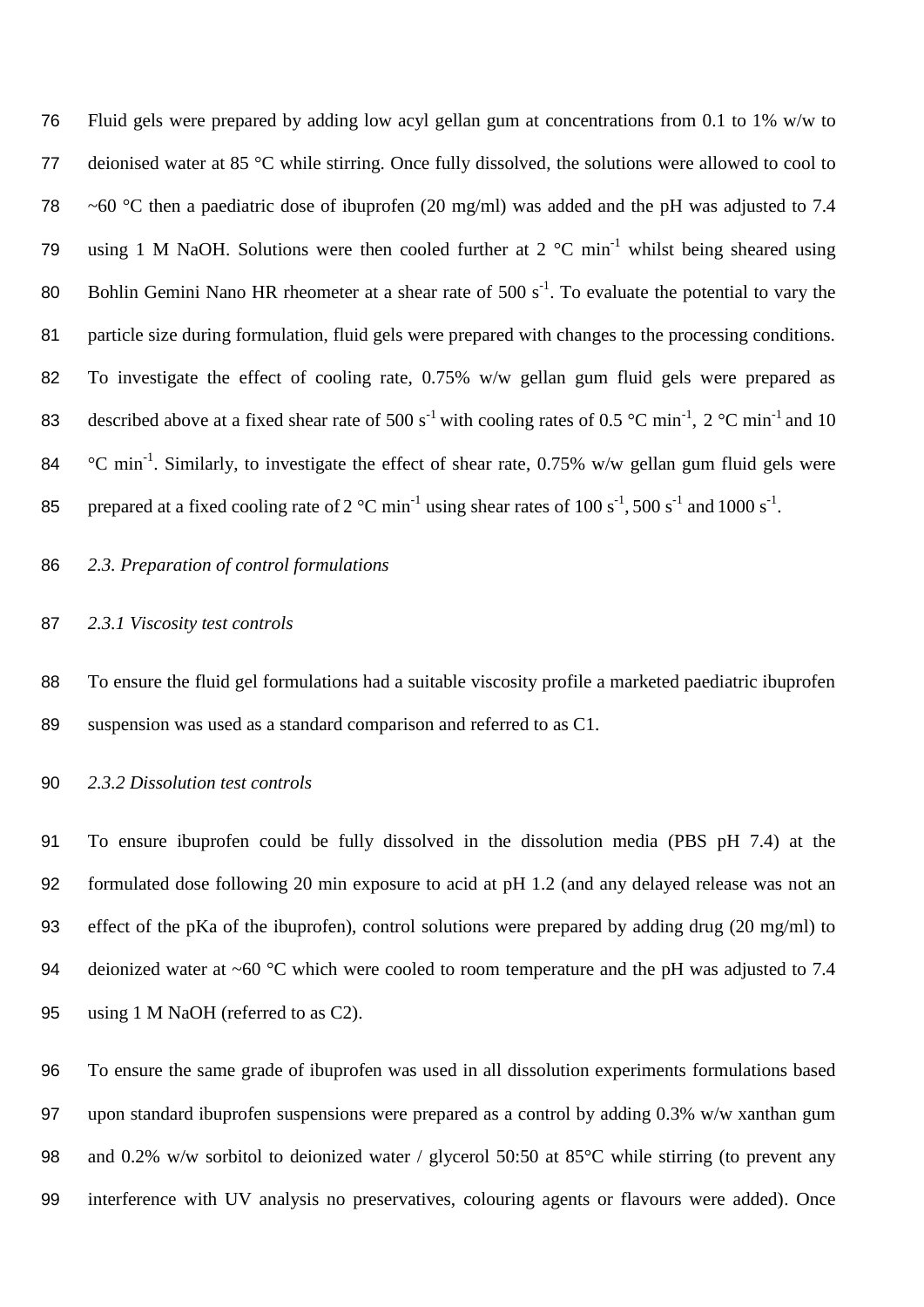100 fully dissolved, the solution was allowed to cool to ~60  $\degree$ C then a paediatric dose of ibuprofen (20 mg/ml) was added. The suspension was then cooled to room temperature and referred to as C3.

#### *2.4. Viscosity measurements*

 Viscosity of all samples was determined taken at 25 °C using the Bohlin Gemini Nano HR 104 rheometer using the 55 mm parallel plate geometry across shear rates ranging from  $1 \text{ s}^{-1}$  - 1000 s<sup>-1</sup>.

## *2.5. Microscopy*

 Fluid gel samples were imaged using an optical microscope (Keyence VHX digital microscope RZ x 250- x2500 real zoom lens in high dynamic range). Samples were prepared for imaging by 108 dispersing the fluid gel samples in 10 ml of 50 mM CaCl<sub>2</sub>. The suspension was then centrifuged at 109 13000 rpm and the pellet was then examined under the microscope.  $CaCl<sub>2</sub>$  was used as the diluent during the processing of the sample prevent aggregation of the gel particles during the centrifugation step.

## *2.6. Dissolution studies*

 A modified USP I apparatus (baskets at a stirring rate of 100 rpm) was used to study in vitro drug release. Each formulation (5 ml) was placed into dialysis tubing (12500 MWCO) then submerged (within the baskets) in small volume vessels containing 200 ml dissolution media at pH values of 1.2, 2, 3, 4, 5, and 7.4 for 20 min. The media were subsequently changed to pH 7.4 phosphate buffered saline (sodium chloride 137 mM, potassium chloride 2.7 mM, disodium hydrogen phosphate 10 mM and potassium dihydrogen phosphate 2.0 mM). All buffers used were prepared at the same ionic strength and pH 7.4 was used to represent the highest pH the formulations may encounter during intestinal transit (terminal ilium). To understand how release in simulated intestinal conditions was affected by residence time in acidic media, samples were also exposed to pH 1.2 and pH 2 environments for time periods increasing from 5 min to 120 min before changing the media to pH 7.4 and recording the subsequent onset of release. Ibuprofen standards were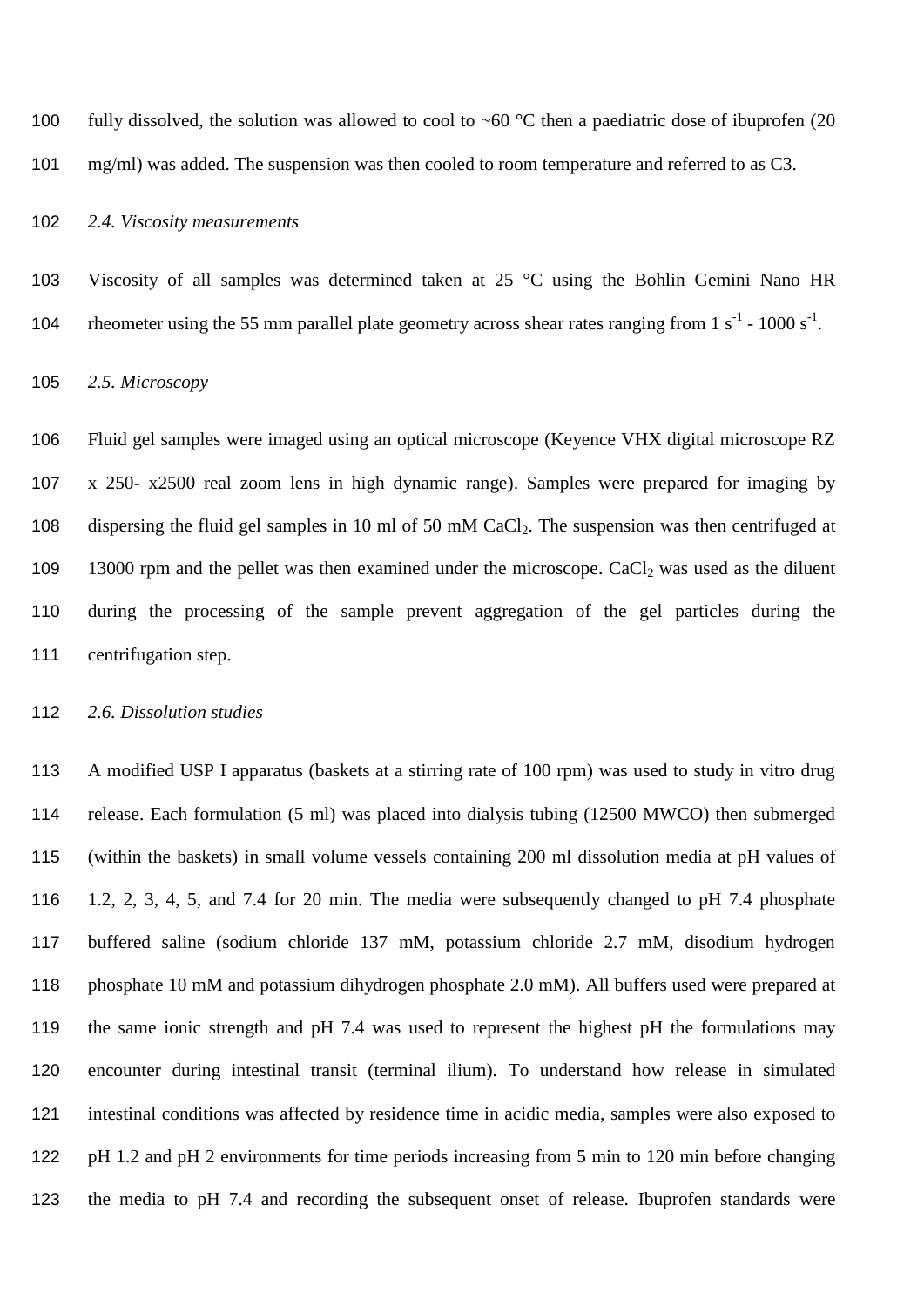124 prepared at concentrations ranging from  $10-1000 \mu g/ml$  and measured using UV spectrophotometer at a wavelength of 254 nm to generate calibration curves which were plotted for all pH values. The concentration of ibuprofen released from the sample was determined from the corresponding calibration curves. All experiments were carried out in triplicate.

#### *2.7. Rheological Measurements*

 The following rheological measurements were performed to investigate how gel stiffness changes during the *in vitro* dissolution tests and therefore enable correlation of stiffness (G") to drug release.

131 To understand how elastic modus (G') was affected by residence time in acidic media, 5 ml of the formulation was placed into a dialysis tube (12500 MWCO) then submerged in 200 ml 0.1 M HCl at pH 1.2 for time periods increasing from 5 to 120 min before loading the sample on the rheometer.

 To study the impact the change of dissolution media (to PBS pH 7.4) has on the stiffness of the gel following exposure to acid, another set of samples was also exposed to pH 1.2 for 10 and 60 min (batch A and B respectively). The medium was then changed to pH 7.4 for a period of time from 30 to 600 min for batch A and 60 to 1200 min for batch B, prior to loading on the rheometer.

 Rheological measurements were carried out using a Bohlin Gemini Nano HR rheometer. Oscillation mode was used to determine viscoelasticity of the gel. Mechanical spectra were obtained by taking measurements of the elastic (storage) modulus (G′), viscous (loss) modulus (G′′) and complex 141 dynamic viscosity  $(\eta^*)$ . The measurements were recorded at 10 rad/s angular frequency and 0.5% strain using a 55 mm parallel-plate geometry with a 0.5 mm gap. The strain amplitude chosen was 143 within the linear viscoelastic region of the samples. All measurements were taken at 37 °C.

*2.8. Statistical analysis*

145 Statistical significance ( $P < 0.05$ ) between test groups was determined by one-way analysis of

variance (ANOVA) and Tukey post-hoc test using Primer of Biostatistics version 4.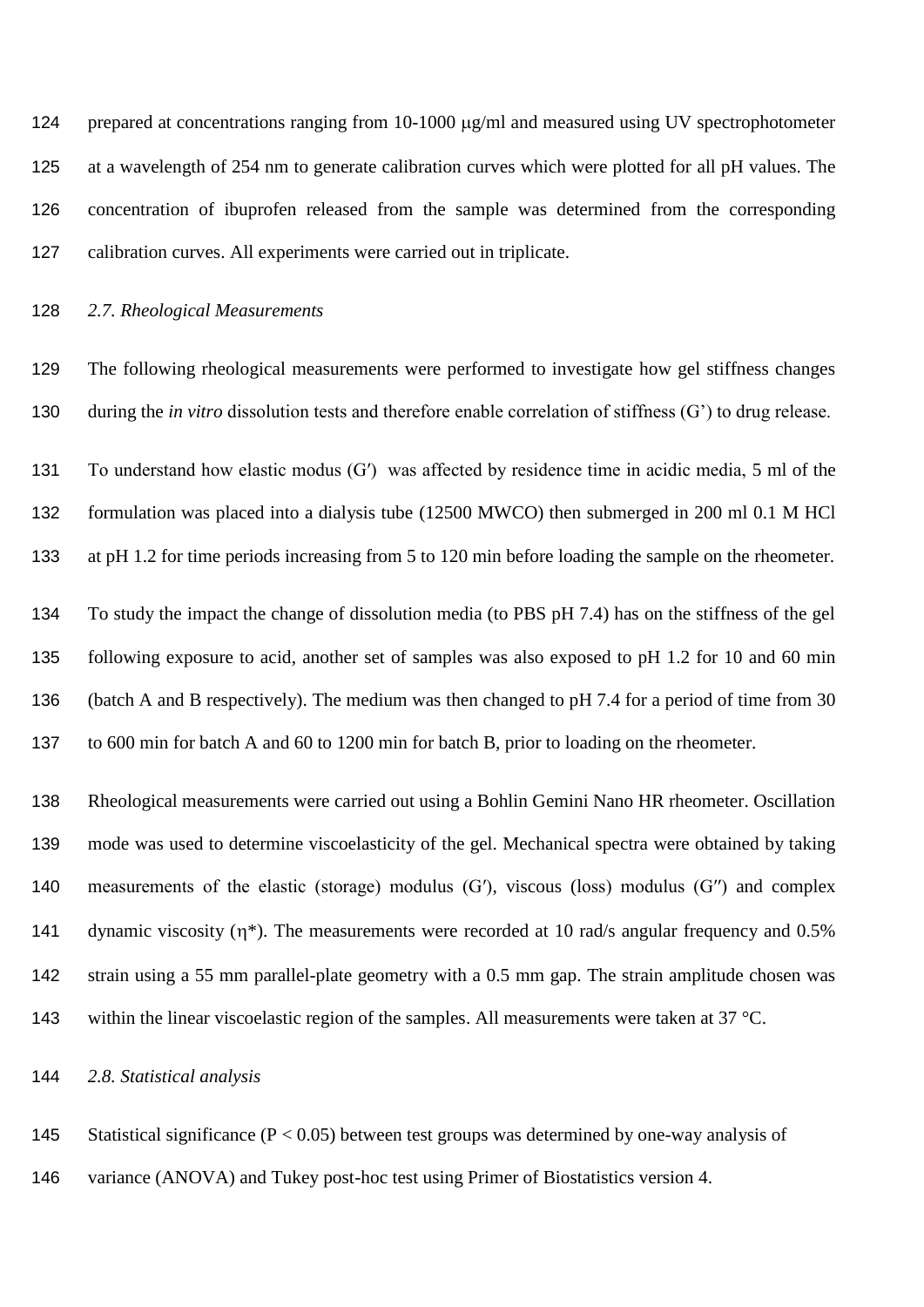#### **3. Results**

## *3.1. Rheological Measurements*

 Using a rheometer, the formation of fluid gels can be characterised during manufacture alongside real-time measurements of the characteristic changes in viscosity that occur during formation. Figure 1 shows the relative viscosity vs temperature of a 0.1%, 0.375%, 0.5% 0.75% and 1% w/w gellan gum fluid gel during manufacture. As the temperature is decreased there is an increase in viscosity that occurs at the onset of gelation of the gellan, a maximal viscosity is then reached 154 which is the temperature beyond which no further particles are formed  $(T_{\text{max}})$ , followed by a plateau in viscosity as the formed particles are smoothed. The results indicate that the viscosity of fluid gel 156 is concentration dependant; onset of gelation increases from ~40 °C for 0.1 % gellan gum to ~45 °C 157 for 1% gellan gum. Furthermore, the final viscosity (at 500 s<sup>-1</sup> and 20 °C) of the fluid gels increases with increasing concentration from ~0.01 Pas for 0.1% w/w gellan gum up to ~0.1 Pas for 1% w/w gellan gum. To evaluate the potential of gellan gum fluid gels as a modified oral liquid, samples were tested and compared with a proprietary ibuprofen suspension. The viscosity profiles of gellan gum fluid gel formulations (0.1-1 % w/w) are shown in figure 2A and have a shear thinning viscosity profile. The 0.75% fluid gel sample exhibited a viscosity profile that was most similar to that of a standard ibuprofen paediatric suspension. In addition the yield stress was sufficient to allow inversion of the fluid gel sample without any flow however following mild shaking of the sample it is easily poured on a dispensing spoon as illustrated in figure 3 (Supplementary Video 1) . This formulation was therefore used in further investigations. Dynamic small deformation oscillatory measurements of G" and G"" (Fig 2B) highlight the viscoelasticity of the 0.75% w/w fluid gel with G" slightly greater than G"" across a range of frequencies; this is typical "weak gel" rheological behaviour. Figure 3 shows the effect of cooling rate on the viscosity during formation of 170 a 0.75% w/w fluid gel at a fixed shear rate of 500 s<sup>-1</sup> (Fig 4A) and the effect of shear rate at a fixed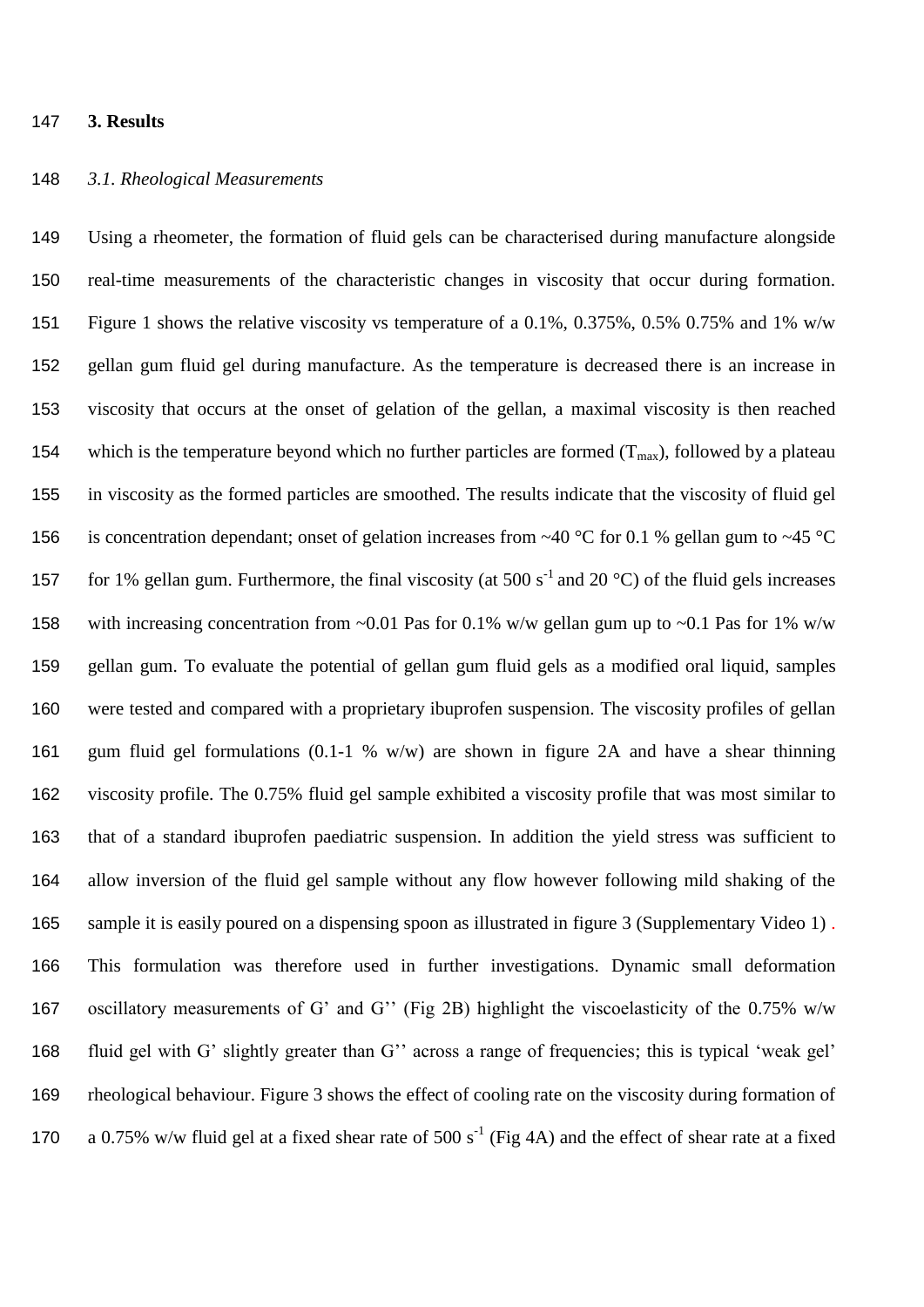171 cooling rate of 2 °C/min (Fig 4B). The viscosity of the fluid gels during formation increased with increasing cooling rates and viscosity decreased when shear rate was increased.

## *3.2 Effect of gellan gum concentration*

 Microscopy images in figure 5 reveal particle sizes of fluid gel are highly dependent on 176 concentration. At 0.1% gellan the particles were in the region of 1-5 um and were generally spherical in shape (Fig. 5A). As the concentrations increased to 0.5% the particles had a larger, binomial size distribution with a population of micron sized particles (similar to 0.1% w/w) and a 179 population and a population in the region of 10-20  $\mu$ m (Fig. 5B). At 0.75% w/w the particles appear less polydisperse than at 0.5% and more spherical with the majority of the population in the region 181 of 20 um (Fig. 5C). When the concentration is increased further to 1% the particles were much larger and irregular in shape (Fig. 5D).

#### *3.3 Effect of cooling rate and shear rate*

 Figure 6 shows the effect of increasing cooling rates on the particle size of 0.75% w/w at fixed 186 shear rate of 500 s<sup>-1</sup> (Fig 6A-C) and the effect of increasing shear rates on the particle size of same concentration of gellan at fixed cooling rate of 2 °C/min (Fig 6D-F). These micrographs indicate that a smaller particle size can be obtained by decreasing cooling rate and increasing the shear rate when forming the fluid gels.

## *3.3 Dissolution behaviour*

 To investigate the effects of exposure to low pH for the fluid gels a 5 ml sample of each was dispensed into 0.1M HCl at pH 1.2. A proprietary ibuprofen suspension (C1) was also used for comparison. The proprietary formulation formed a cloudy dispersion in the acid which is attributed to the poor solubility of ibuprofen at low pH. The gellan fluid gel on the other hand formed an acid gel with the ibuprofen remaining associated with the gellan. This remained as large aggregated gel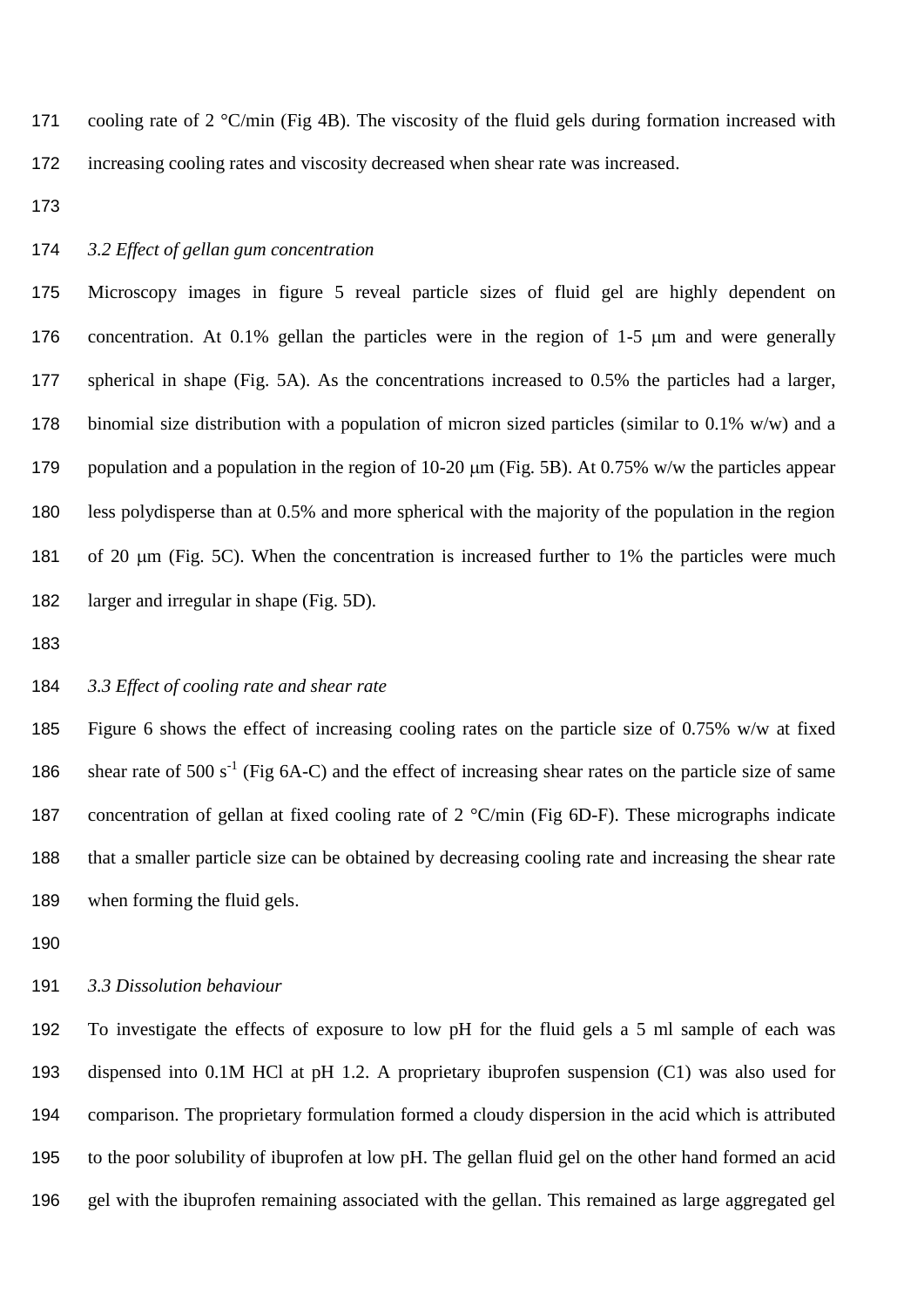pieces for over 6 hours. This was supported by dissolution experiments which showed no ibuprofen was released at pH 1.2 (results not shown) and in Figure 7 where ibuprofen crystals can be seen to remain entrapped within the fluid gel particles.

 Figure 8 illustrates the *in vitro* release of ibuprofen from different gellan gum fluid gel concentrations ranging from (0.0 % (ibuprofen alone) to 0.75% w/w) determined at pH 1.2 then the release media was changed after 20 minutes to PBS pH 7.4 . The results show that there was a small quantity of ibuprofen released in acidic media for the gels containing lower concentrations of gellan and control formulations (C2 and C3). At 0.75% w/w however, there was no release in acid medium and subsequent release was retarded in PBS for 30 min.

 To account for the wide variation in stomach pH found in paediatric patients, release characteristics were determined *in vitro* at different pH values (1.2, 2, 3, 4, 5 and 7.4) then the release medium was changed after 20 minutes to PBS pH 7.4. Figure 9 highlights that the release of ibuprofen from the gellan gum fluid gel was strongly affected by pH of the dissolution media. There was no significant 210 difference ( $p > 0.05$ ) in release between samples initially immersed in pH 7.4, pH 5 and pH 4. At pH 3 however, subsequent release of ibuprofen was retarded. The retardation of release became progressively more pronounced as the pH was dropped further, to the point where exposure to pH 1.2 for just 20 min delayed the onset of drug release for a further 60 min when transferred to pH 7.4. The duration of exposure to acidic pH was shown to dramatically affect the lag time to onset of release following transfer to pH 7.4. Figure 10 illustrates the linear relationship between onset of release in pH 7.4 and the preceding exposure time at pH 1.2 and pH 2. The onset of release in pH 7.4 was shown to be dramatically affected by the acidity of the initial dissolution medium taking almost 3 hours after exposure to pH 1.2 (for 2 hours) compared with 30 minutes to onset of release following exposure to pH 2 (for 2 hours). This lag time was shown to be dependent on gel stiffness. Figure 11 shows onset of release time rises exponentially with increase in G", which in turn is dependent on exposure time to pH 1.2 as highlighted in figure 12. Interestingly, when the fluid gel was transferred to PBS pH 7.4 following 10 minutes in pH 1.2 medium, the gel stiffness continued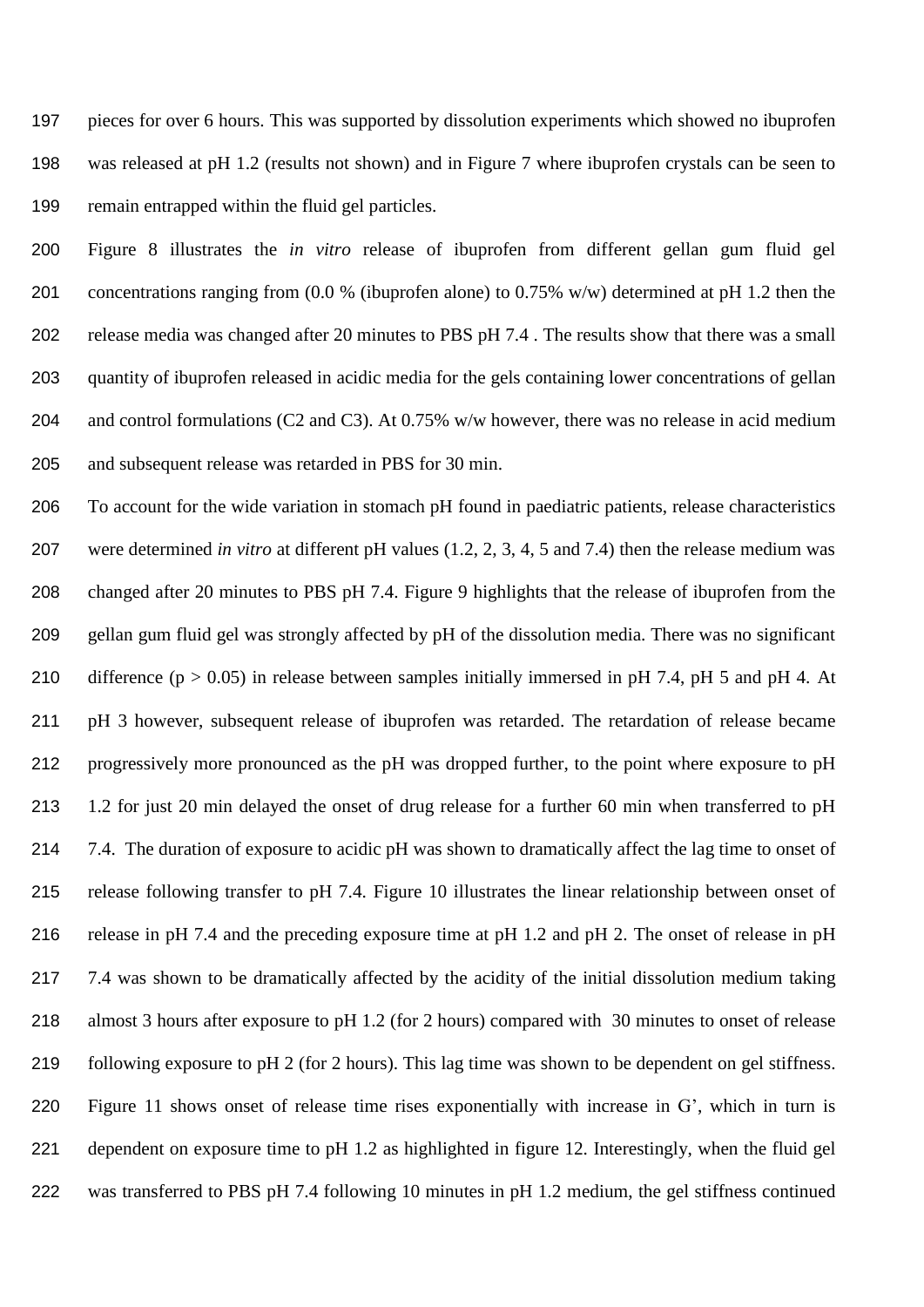to increase, albeit at a slower rate, until a plateau was reached (following 90 minutes in pH 7.4) where G" is approximately 1200 Pa. When the gel was exposed to pH 1.2 for 60 minutes the stiffness was almost an order of magnitude greater than after 10 minutes exposure. However following transfer to PBS pH 7.4 the stiffness gradually decreased over a period of 180 minutes to the plateau where G" is approximately 1200 Pa. The relationship between gel stiffness and release in pH 7.4 is highlighted in figure 13. Following 60 minutes exposure to 0.1 M HCl the gel stiffness was 8000 Pa which gradually decreased on transfer to PBS. No released drug was detected until the stiffness of the gel had reduced to ~2000 Pa (which took 2 hours), following which zero order release 0.15 mg/min was apparent (Fig. 13A). When the sample was exposed to pH 1.2 for 10 232 minutes, the gel stiffness was only ~600 Pa and gradually increased to ~1300 Pa on transfer to PBS pH 7.4. In this system the zero order drug release occurred within 40 minutes and at an increased rate of 0.44 mg/min (Fig. 13B). After this time, the gel disintegrated and was no longer included in this study. These results highlight that increased gel stiffness can reduce the release rate.

### **4. Discussion**

 The use of fluid gels as a platform technology for pharmaceutical formulations has great potential due to the tuneable mechanical properties and their ease of manufacture. It has been previously shown that fluid gels can be prepared with many different biopolymers including gelatin (de 241 Carvalho and Diabourov, 1997), agarose (Norton et al., 1998),  $\kappa$ -carrageenan (Garrec and Norton, 2012; Gabriele et al., 2009) and gellan gum (Sworn et al., 1995). Most of these investigations have been focused towards applications in foods to improve stability and improve texture. Here we have investigated the potential of gellan gum fluid gels as a modified release oral drug delivery system. The preparation of fluid gels is a simple process, producing gelled particles that are dispersed in an un-gelled medium. Production using a rheometer allows the cooling rate and the shear rate to be accurately controlled and the characteristic change in viscosity monitored (the process however, is easily carried out on a larger scale using application of shear). When the gellan gum fluid gels were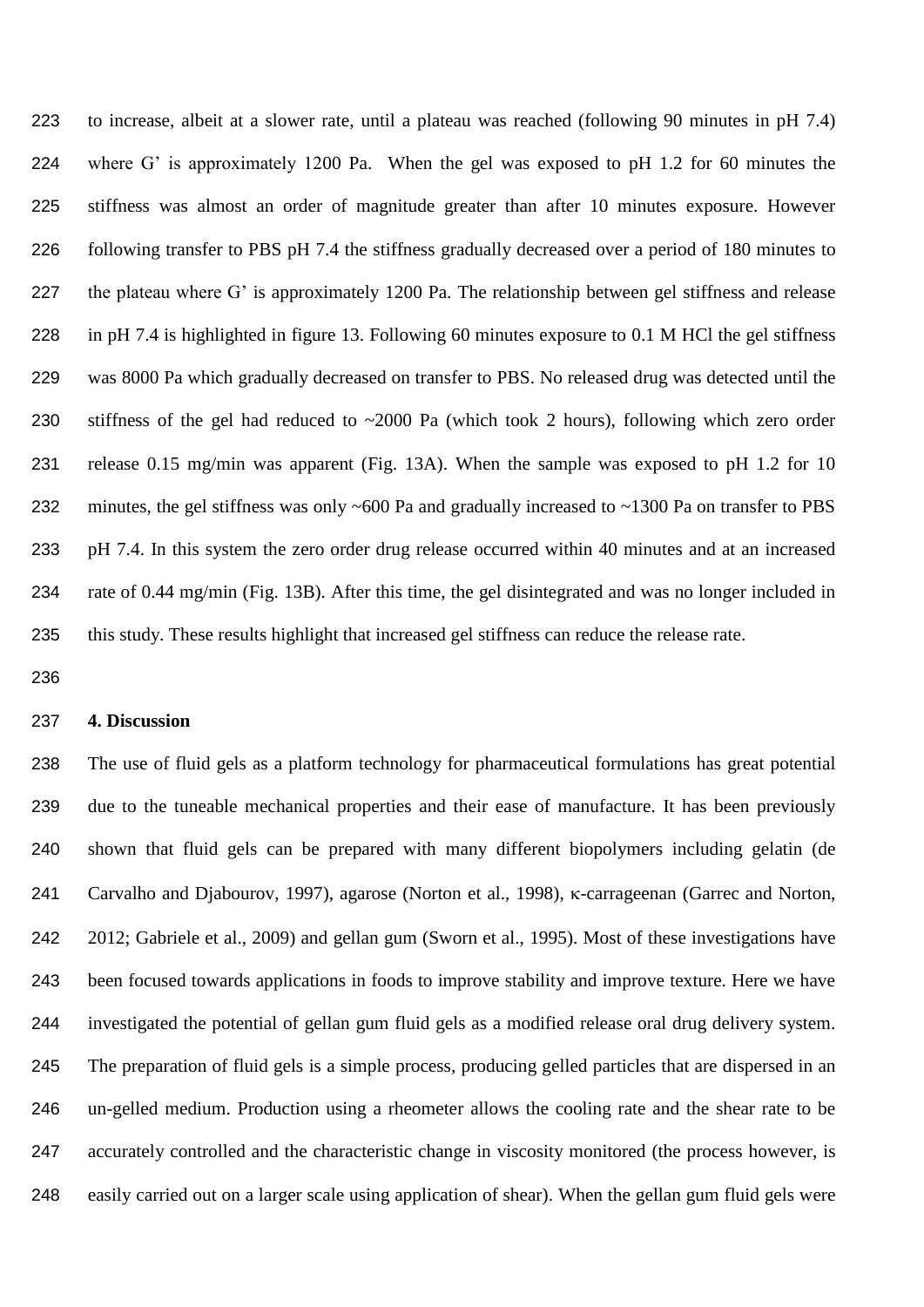formed containing ibuprofen, the onset of ordering increased with increasing gellan concentration (Fig 1) which can be explained by the consequential increase in concentration of the counterions to the charged group of the polymer promoting aggregation (Morris et al 2012). Interestingly, this onset of ordering occurs at a slightly lower temperature that has been previously reported for gellan gum fluid gels without a drug load (Sworn et al., 1995). This is thought to be due to the competitive 254 inhibition by the negatively charged ibuprofen binding some of the  $Na<sup>+</sup>$  ions (introduced during pH adjustment with NaOH) reducing the overall ionic strength of the bulk, consequently reducing the viscosity and gelation temperature. Once manufactured, the bulk fluid gels containing ibuprofen showed shear thinning behaviour similar to that of a proprietary paediatric oral ibuprofen suspension with the 0.75% w/w fluid gel having the closest match (Fig 2). However, at very low shear rates the viscosity was sufficient for the preparation to be inverted without any steady state flow as illustrated in figure 3 (Supplementary Video 1). This is due to the weak gel properties of the ibuprofen gellan fluid gel (Fig 2B) which are thought to be a result of particle-particle interactions (Garrec et al., 2013).

 Oral liquid formulations with relatively high values of zero shear viscosity that rapidly shear thin to enable dispensing would be greatly beneficial by suspending the drug more efficiently during product storage while not impacting on the ease of administration. Furthermore, producing oral liquid formulations with modified release properties would provide an alternative dosage form for paediatric patients in particular. The physical properties of gellan gum fluid gels can be tuned by simply changing the concentration of the polymer or by the rate of cooling and/or shear rate during fluid gel formation (Fig 4). This has previously been demonstrated in food based applications with agarose and carrageenan fluid gels (Norton et al 1998; Gabriele et al 2009). This allows the particle size to be controlled as shown in figures 5 and 6. Gellan gum has previously shown promise as a sustained release oral liquid which gels in situ (Miyazaki et al., 1999). In this study we present a gellan gum oral liquid which was formulated to have a physically cross-linked microstructure prior to exposure to an acidic gastric environment. The weak acid gel contains pre-gelled particles and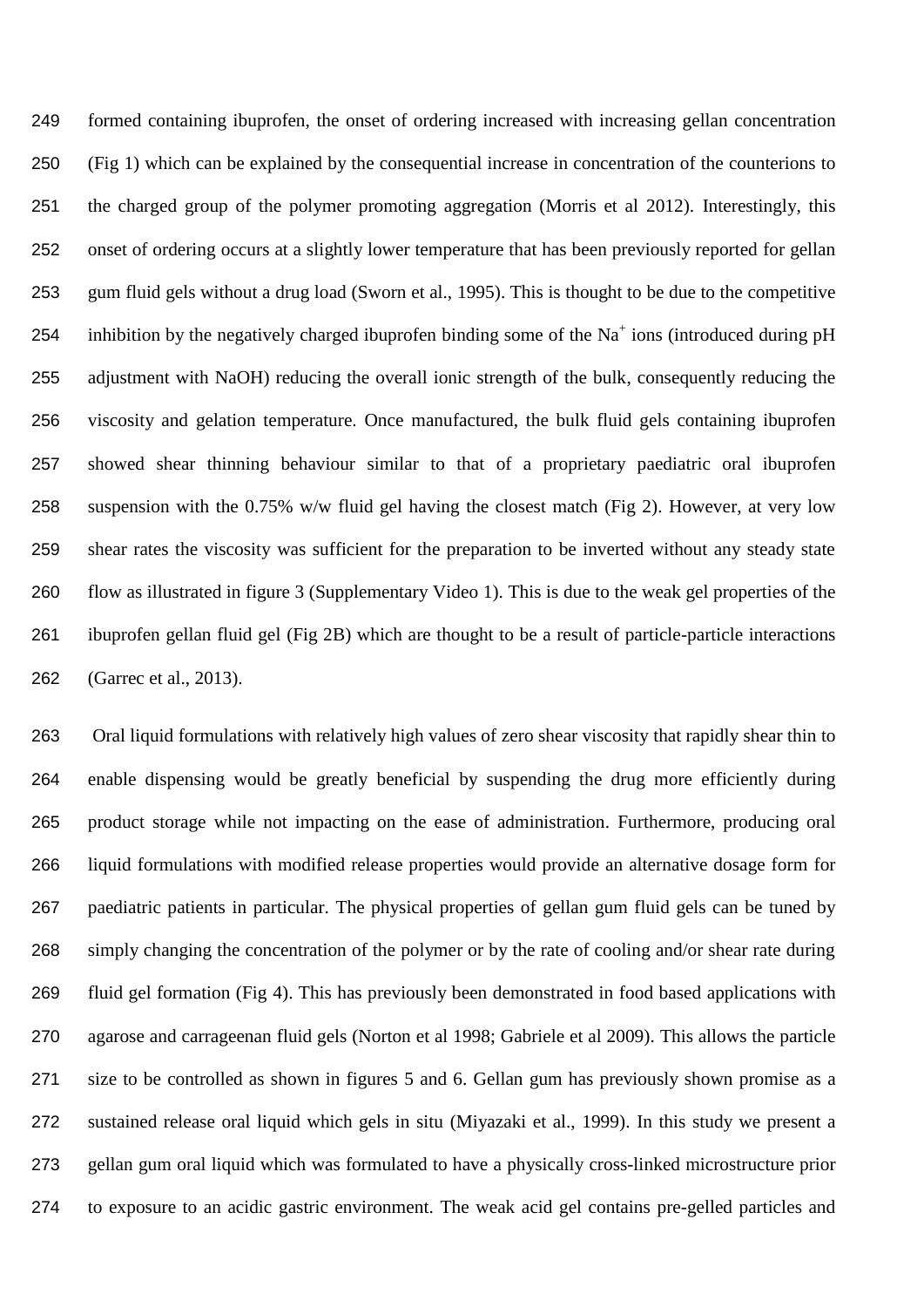ungelled gellan effectively immobilising the pre-gelled particles. This system was shown to prevent the dispersion of ibuprofen in the gastric fluid as occurred with a proprietary oral liquid and the drug remained associated with the gellan gum for over 6 hours at pH 1.2. A problem often associated with hydrogel drug delivery systems is drug leaching through the pores of the gel. In this system however, the poor solubility of ibuprofen resulted in precipitation within the gel when exposed to 0.1M HCl pH 1.2, illustrated by the opaque nature of the gel with the precipitated drug particles remaining entrapped within gel particles as illustrated in figure 7.

 To develop a modified release oral liquid designed particularly for children it is vitally important to take into account paediatric gastrointestinal physiology when designing *in vitro* biopharmaceutical tests. Variables such as stomach acid volume, gastric pH and small intestinal transit time, which are important for drug release, are well documented (Bowles et al., 2010). For example, in paediatric patients the age at which gastric acid secretion reaches adult values is often quoted as 6 months, however in reality the pH remains variable and the time that intragastric pH is maintained below pH 2 increases as a function of age. Nagita et al. (1996) reported that gastric acidity rapidly increased from infancy to 3 years of age and then slowly increased and attained adult levels (< pH 2 for 65% of a 24 h period) by adolescence (age 14). In vitro release data shown in figure 8 reveal that even at concentrations as low as 0.1%, gellan fluid gels have the ability to retard the release of ibuprofen following 20 minutes exposure to 0.1 M HCl pH 1.2 compared with the control formulations (C2 and C3). There is however, still some ibuprofen (approximately 5%) released while exposed to pH 1.2. Increasing gellan concentration further slows release and at 0.75%, no ibuprofen was measured during acid exposure. Moreover, when the medium was changed to pH 7.4, there was a lag time of a further 30 minutes before onset of release.

 The effects of varying acidic pH on the subsequent release of ibuprofen from the 0.75% gellan gum fluid gel following transfer to pH 7.4 was also evaluated. It was found that the release of ibuprofen from a 0.75% gellan gum fluid gel was strongly affected by the pH of the dissolution media (Fig.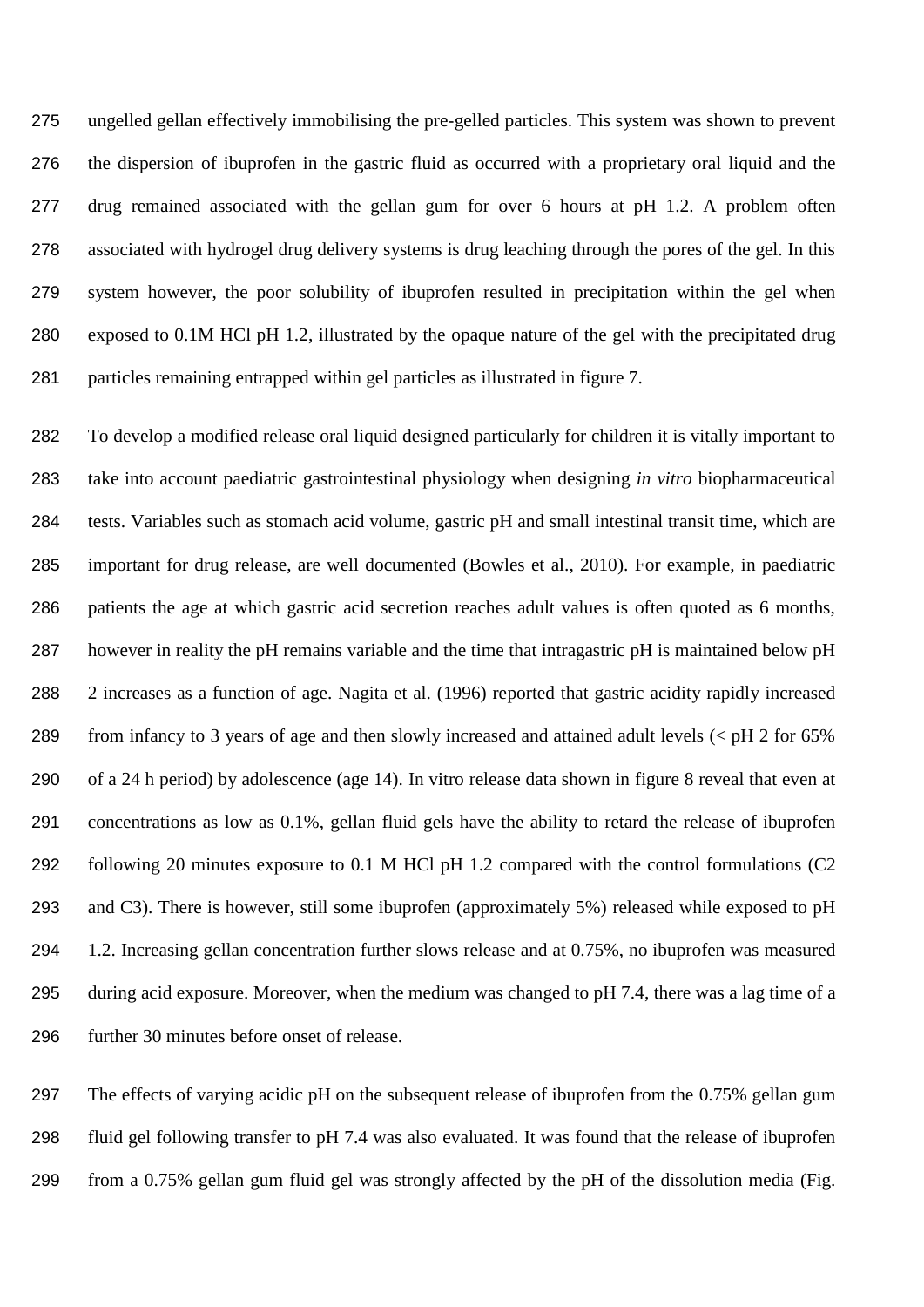9). There was no significant difference in release between samples that were initially exposed to pH 301 4, pH 5, and pH 7.4. However, as the pH was decreased below the  $pK_a$  of the carboxyl group of the gellan gum (~3.4), an acid gel was formed, preventing the dissolution of the gel, thus retarding ibuprofen release. This lag time became progressively more pronounced as the pH was dropped further and the acid gel strengthened; exposure to pH 1.2 for just 20 min prevented the onset of release for a further 60 min following transfer to pH 7.4. Moreover, there was a linear relationship between onset of release in pH 7.4 and the preceding exposure time at pH 1.2 for up to 120 min (Fig. 10). A linear relationship was also found following exposure to pH 2 although the effect was 308 substantially less pronounced. This was thought to be due to fewer  $H^+$  ions present at pH 2 compared with pH 1.2. This will result in formation of a weaker acid gel with an associated increase in hydration and dissolution of the ibuprofen when transferred to pH 7.4. Indeed, the stiffness of the gel had an exponential relationship with onset of release in pH 7.4 media (Fig. 11). Furthermore the stiffness of the gellan was dependent on the duration of exposure to acidic pH which has also recently been reported by Bradbeer et al. (2014). Interestingly, regardless of the duration of acid exposure, the stiffness of gellan fluid gels eventually plateaued at approximately 1200 Pa when transferred to pH 7.4 (Fig. 12). Subsequently, the gel stiffness as a function of exposure time relates to *in vitro* release. When the gel was exposed to pH 1.2 for 60 min, G" was approximately 8000 Pa and release was retarded, probably due to the time required for ion exchange to occur 318 between the  $H^+$  cross-linked gel and the phosphate buffer. This exchange gradually reduces the gel strength until drug release is enabled. Moreover, the diffusion of the phosphate buffer into the gel also increases the solubility of the ibuprofen by increasing the pH within the gel. This is thought to have facilitated drug diffusion into the surrounding release medium increasing release rate as highlighted, with a much faster release rate of 0.44 mg/min when the exposure time in acid was only 10 min compared with 0.15 mg/min following 60 min exposure (Fig. 13). This dependence on acidic residence time and the strength of acidic pH may be problematic in determining reproducible pharmacokinetics between patients where gastro intestinal physiology can vary. Therefore strategies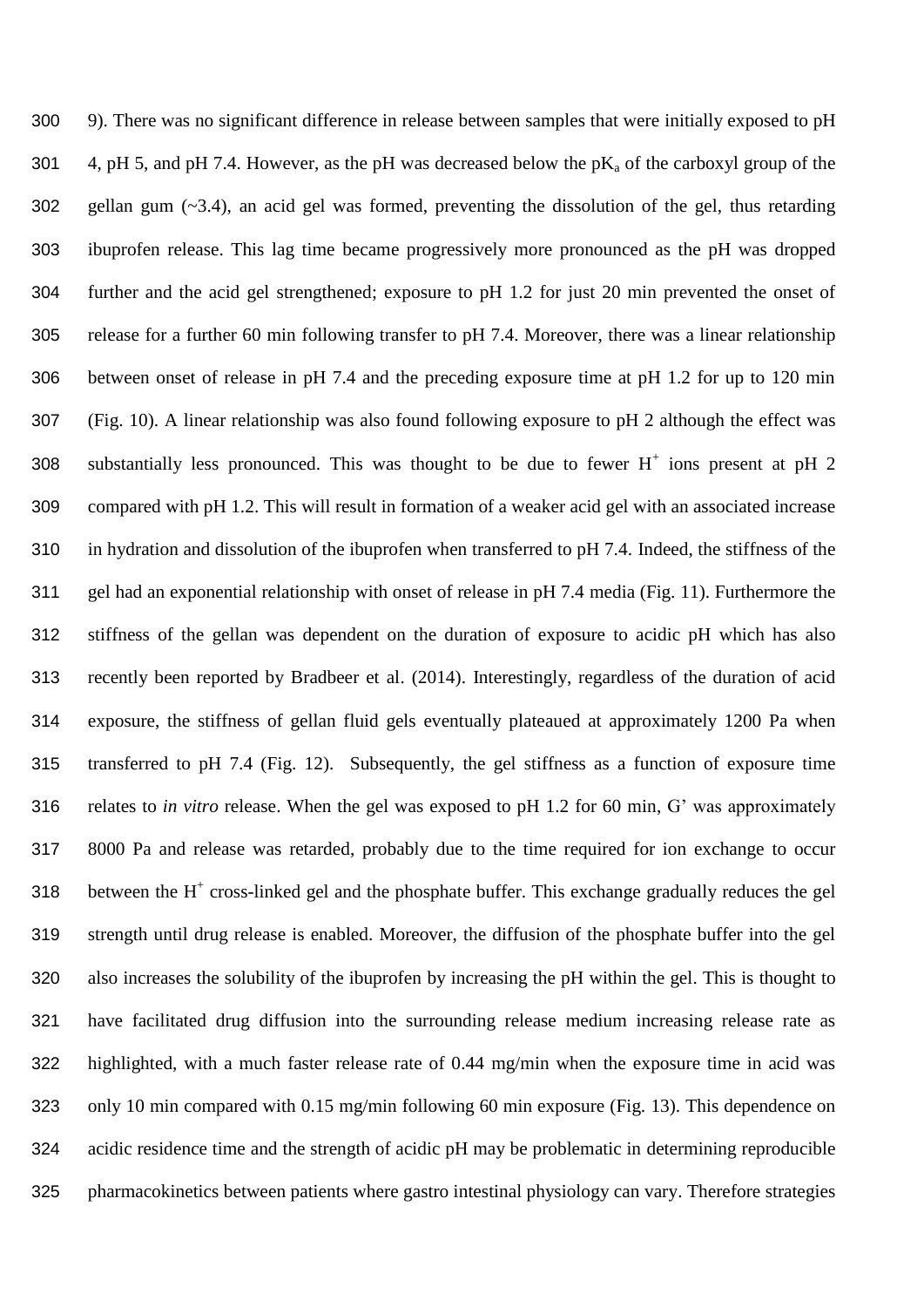to overcome this issue would need to be addressed if such a carrier was to be used in clinical practice. However, by understanding the three way relationship between acid exposure time, gel stiffness and onset of release, there is potential for controlling release behaviour by tuning the fluid gels to have a specified stiffness at a particular pH and duration of exposure. Furthermore, producing formulations using this relatively simple method is particularly attractive and by careful design of processing parameters, the microgel particles" size, shape, viscoelasticity and behaviour in physiological fluids can be manipulated to suit the application. This could open the door to multiple applications of fluid gel systems in pharmaceutical technology in addition to use as modified release oral liquids.

#### **5. Conclusion**

 In this study we have demonstrated that fluid gels have the potential to be formulated with a similar viscosity profile to that of a marketed paediatric oral liquid with a yield stress sufficient that the sample can be inverted without any immediate flow but shear thins sufficiently by shaking, to be poured onto a dispensing spoon. Furthermore, we have shown that it is possible to modify the release of ibuprofen from gellan gum fluid gels, providing a simple and effective technology in formulating modified release oral liquids. The release behaviour of ibuprofen from gellan gum fluid gels in a simulated intestinal pH environment was dependent on the stiffness of the gel following exposure to simulated gastric pH media. The stiffness, and hence drug release, could be controlled with exposure time and acidity of the simulated gastric pH environment. This work highlights the potential application of gellan gum fluid gels as modified release oral liquids while at the same time, illustrates the importance of understanding how subtle differences in patient physiology could impact on drug release from such formulations. A realization of this is very important especially when designing medicines for paediatrics.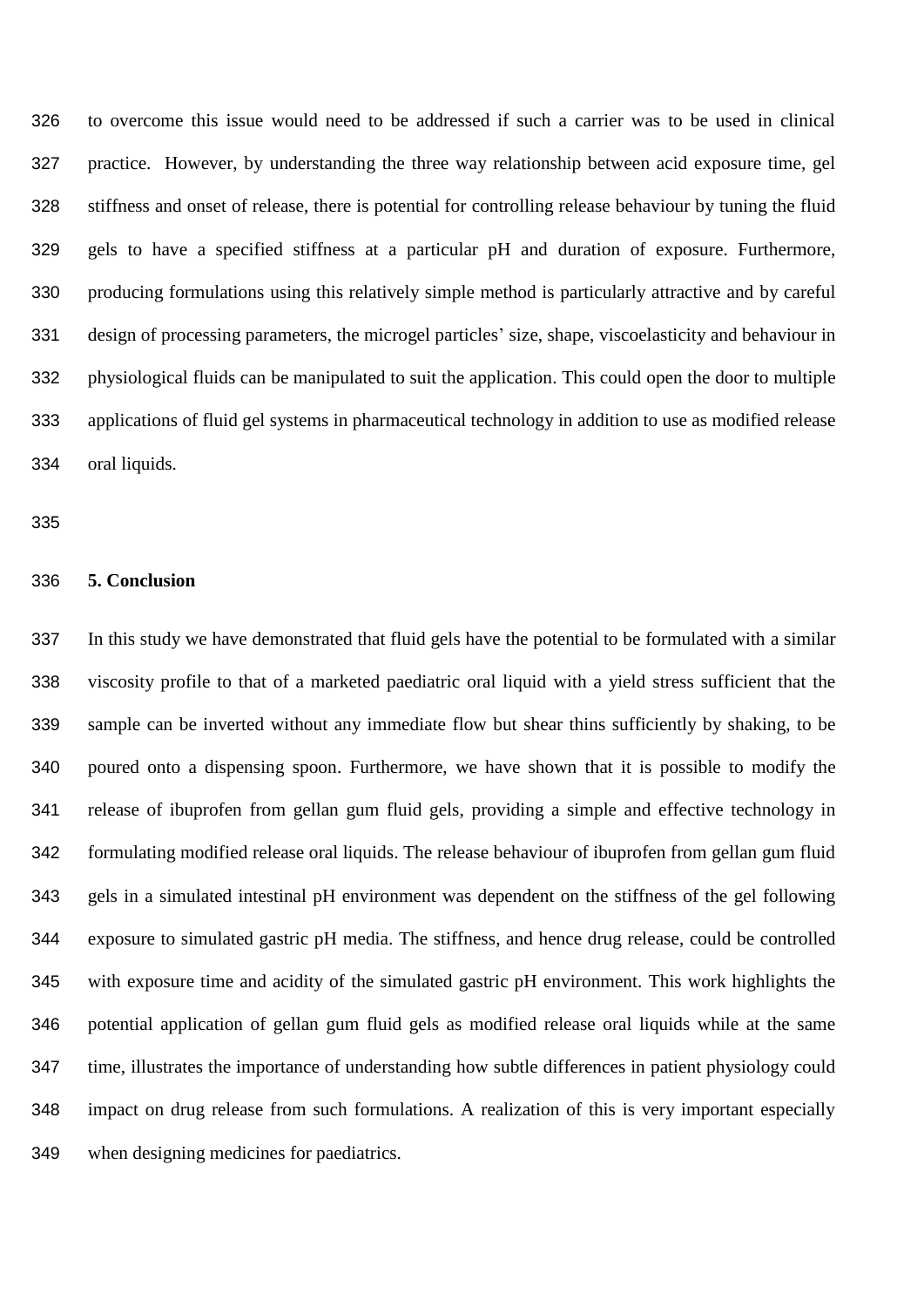#### **Acknowledgements**

 The authors would like to thank the University of Huddersfield for funding the PhD studies of Mohammed Mahdi and Professor Ian Norton and Dr Fotis Spyropoulos of the University of Birmingham for their helpful discussions.

## **References**

- Babu, R.J., Sathigari, S., Kumar, M.T., Pandit, J.K., 2010. Formulation of controlled release gellan gum macro beads of amoxicillin. Current Drug Delivery 7, 36-43
- Batchelor, H.K., Kendall, R., Desset-Brethes, S., Alex, R., Ernest, T. B., 2013. Application of in
- vitro biopharmaceutical methods in development of immediate release oral dosage forms intended
- for paediatric patients. European Journal of Pharmaceutics and Biopharmaceutics 85, 833-842
- Bowles, A., Keane, J., Ernest, T., Clapham, D., Tuleu, C., 2010. Specific aspects of gastrointestinal
- transit in children for drug delivery design. International Journal of Pharmaceutics 395, 37-43
- Bradbeer, J. F., Hancocks, R., Spyropoulos, F., Norton, I. T., 2014. Self-structuring foods based on acid-sensitive low and high acyl mixed gellan systems to impact on satiety. Food Hydrocolloids 35, 522-530
- Carlfors, J., Edsman, K., Petersson, R., Jörnving, K., 1998. Rheological evaluation of Gelrite® in
- situ gels for ophthalmic use. European Journal of Pharmaceutical Science 6, 113–119
- Chandrasekaran, R., Puigjaner, L.C., Joyce, K.L., Arnott, S., 1988. Cation interactions in gellan: an-
- X-ray study of the potassium salt, Carbohydrate Research 181, 23-40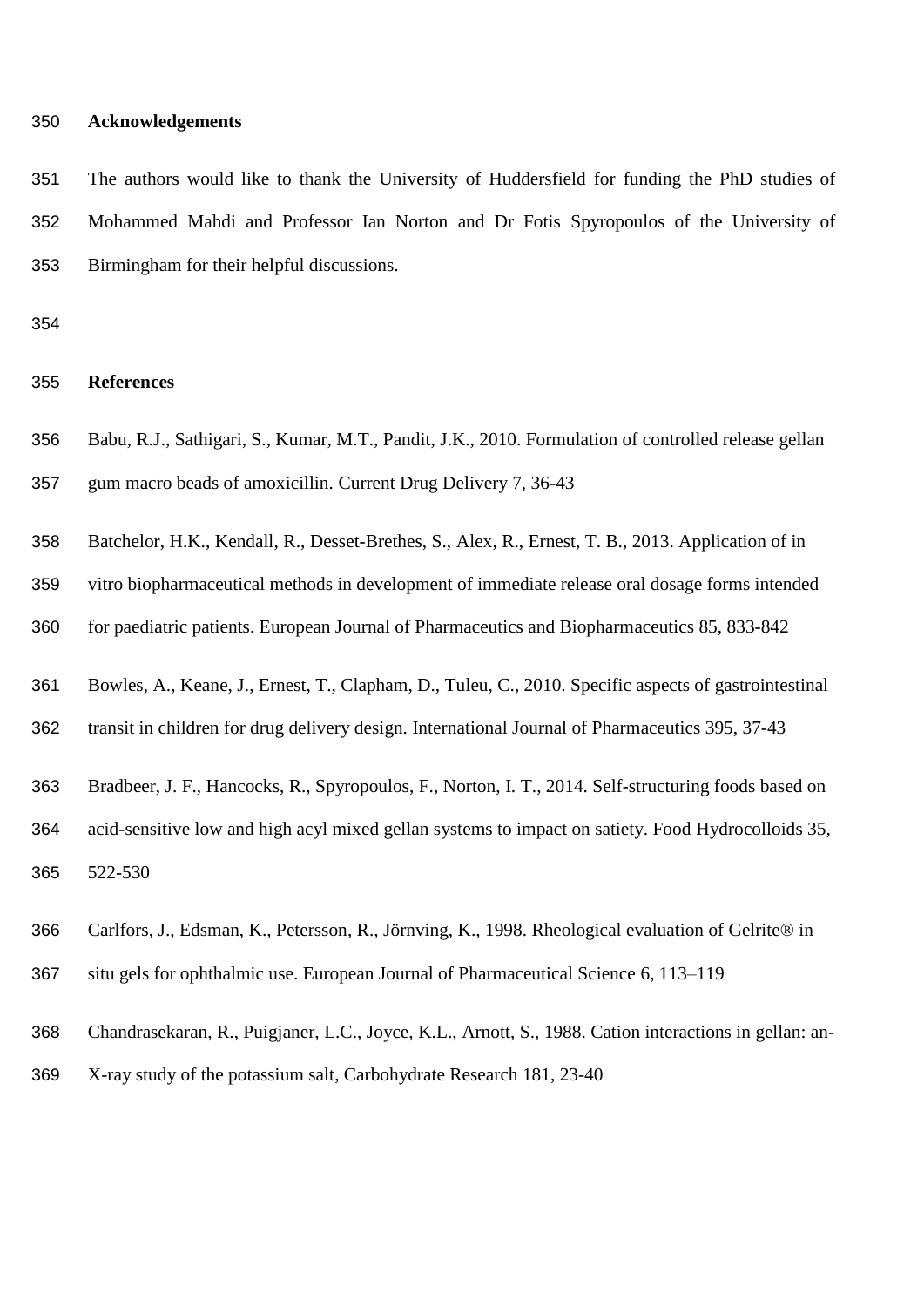- Cuña, M., Vila Jato, J.L., Torres, D., 2000. Controlled-release liquid suspensions based on ion- exchange particles entrapped within acrylic microcapsules. International Journal Pharmaceutics 199, 151-158
- Dai, L., Liu, X.X., Liu, Y.L., Tong, Z., 2008. Concentration dependence of critical exponents for
- gelation in gellan gum aqueous solutions upon cooling. European Polymer Journal 44, 4012-4019.
- Dalmoro, A., Lamberti, G., Titomanlio, G., Barba, A.A., d"Amore M., 2010. Enteric micro-
- particles for targeted oral drug delivery. AAPS PharmsciTech 11, 1500-1507
- Deasy, P.B., Quigley, K.J., 1991. Rheological evaluation of deacetylated gellan gum (Gelrite®) for
- pharmaceutical use. International Journal of Pharmaceutics 73, 117-123
- De Carvalho, W., Djabourov, M., 1997. Physical gelation under shear for gelatin gels. [Rheologica](http://link.springer.com/journal/397)  [Acta](http://link.springer.com/journal/397) 36, 591-609
- Doner, L.W., 1997. Rapid purification of commercial gellan gum to highly soluble and gellable
- monovalent cation salts. Carbohydrate Polymers 32, 245-247.
- Gabriele, A., Spyropoulos, F., Norton, I.T., 2009. Kinetic study of fluid gel formation and
- viscoelastic response with kappa-carrageenan. Food Hydrocolloids 23**,** 2054-2061
- Garrec, D.A., Guthrie, B., Norton, I.T., 2013. Kappa carrageenan fluid gel material properties. Part
- 1: Rheology. Food Hydrocolloids 33, 151-159
- Garrec, D.A., Norton, I.T., 2012. Understanding fluid gel formation and properties. Journal Food Engineering 112, 175-182
- Grasdalen, H., Smidsrod, O., 1987. Gelation of gellan gum. Carbohydrate Polymers 7, 371-393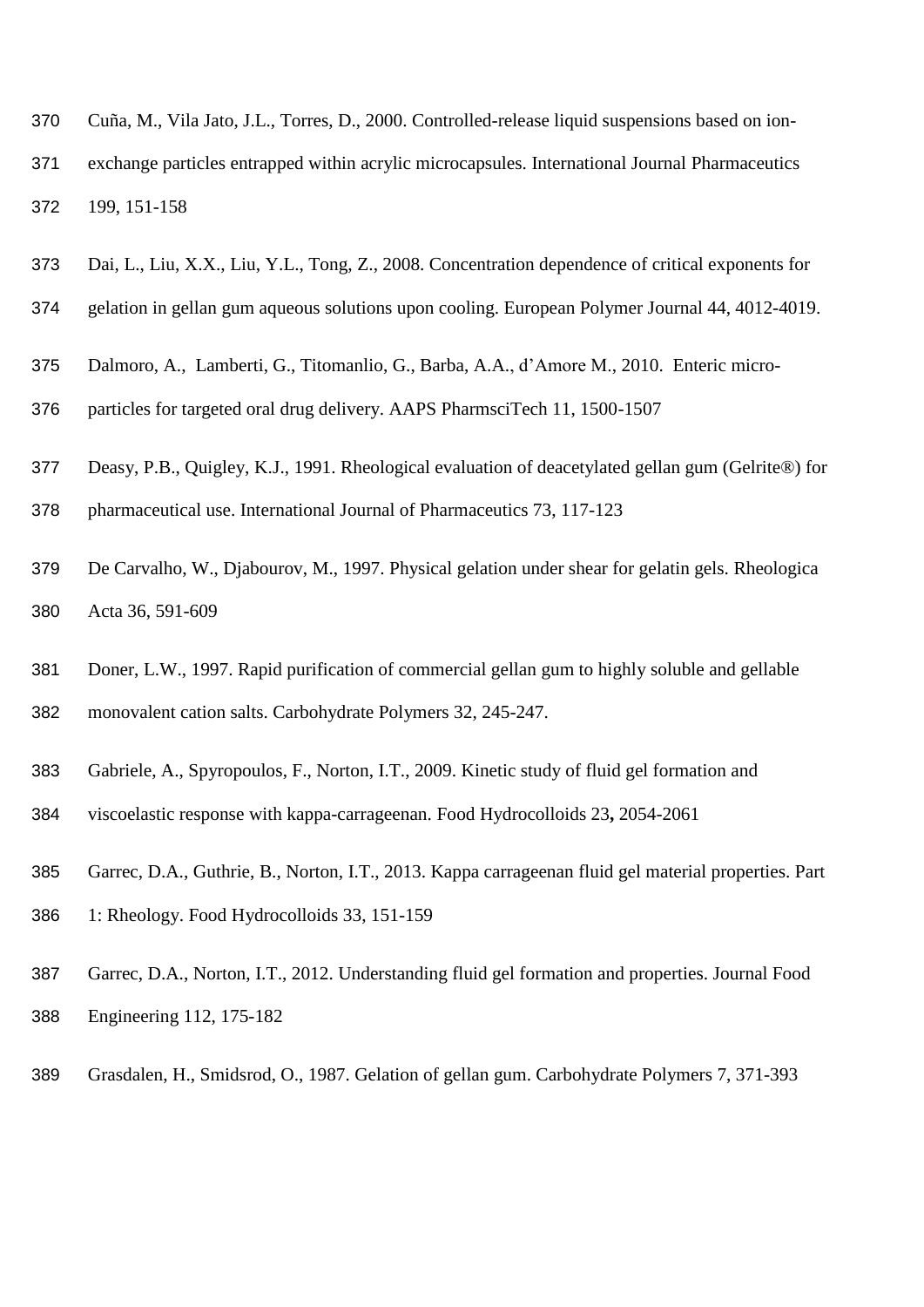- Itoh, K., Tsuruya, R., Shimoyama, T., Watanabe, H., Miyazaki, S., Emanuele, A.D., Attwood, D.,
- 2010. In situ gelling xyloglucan/alginate liquid formulation for oral sustained drug delivery to
- dysphagic patients. Drug Development Industrial Pharmacy 36, 449-455
- Itoh, K., Yahaba, M., Takahash,i A., Tsuruya, R., Miyazaki, S., Dairaku, M., Togashi, M., Mikami,
- R., Attwood, D., 2008. In situ gelling xyloglucan/pectin formulations for oral sustained drug
- delivery. International Journal Pharmaceutics 356, 95-101
- Jahromi, S.H., Grover, L.M., Paxton, J.Z., Smith, A.M., 2011. Degradation of polysaccharide
- hydrogels seeded with bone marrow stromal cells. Journal of the Mechanical Behavior of
- Biomedical Materials 4, 1157-1166
- Kubo, W., Itoh, K., Miyazaki, S., Attwood, D., 2005. Oral sustained delivery of theophylline and cimetidine from in situ gelling pectin formulations in rabbits. Drug Development and Industrial Pharmacy 31, 819-825
- Kubo, W., Konno, Y., Miyazaki, S., Attwood, D., 2004. In situ gelling pectin formulations for oral sustained delivery of paracetamol. Drug Development Industrial Pharmacy 30, 593-599
- Kubo, W., Miyazaki, S., Attwood, D., 2003. Oral sustained delivery of paracetamol from in situ-
- gelling gellan and sodium alginate formulations. International Journal of Pharmaceutics 258, 55-64
- Miyazaki, S., Aoyama, H., Kawasaki, N., Kubo, W., Attwood, D., 1999. In situ-gelling gellan
- formulations as vehicles for oral drug delivery. Journal Control Release 60, 287-295
- Miyazaki, S., Endo, K., Kawasaki, N., Kubo, W., Watanabe, H., Attwood, D., 2003. Oral sustained
- delivery of paracetamol from in situ gelling xyloglucan formulations. Drug Development Industrial
- Pharmacy 29, 113-119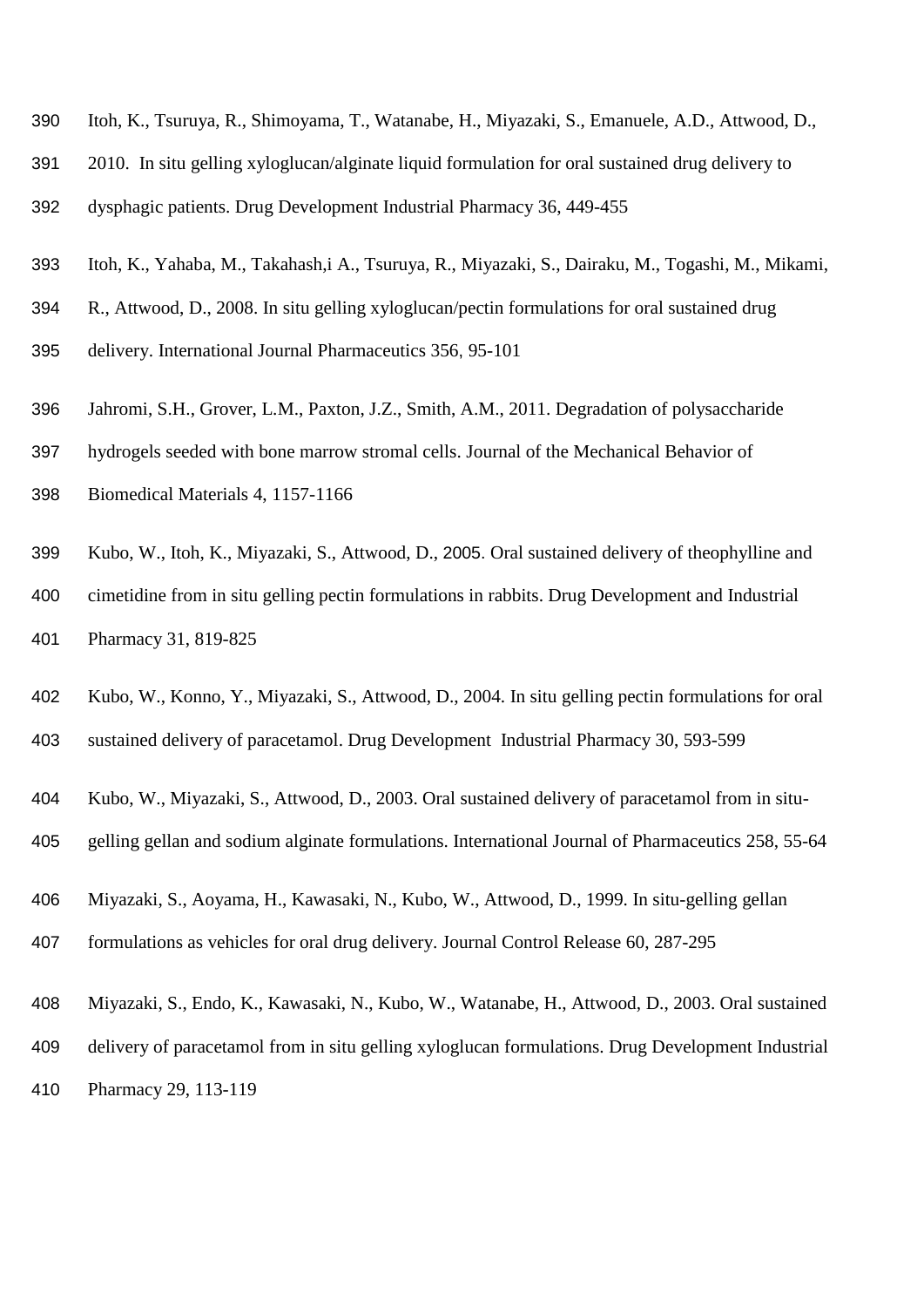- Miyazaki, S., Kubo, W., Itoh, K., Konno, Y., Fujiwara, M., Dairaku, M., Togashi, M., Mikami, R.,
- Attwood, D., 2005. The effect of taste masking agents on in situ gelling pectin formulations for oral
- sustained delivery of paracetamol and ambroxol. International Journal of Pharmaceutics 297, 38-49
- Morris, E.R., Nishinari, K., Rinaudo, M., 2012. Gelation of gellan A review. Food hydrocolloids 28, 373-414.
- Nagita A., Amemoto K., Yoden A., Aoki S., Sakaguchi M., Ashida K., Mino M., 1996. Diurnal variation in intragastric pH in children with and without peptic ulcers. Pediatric Research 40, 528- 532
- Norton, I.T., Foster, T., Brown, R., 1998. The science and technology of fluid gels. In: (Williams,
- P.A. & G.O. Phillips, Eds.), Gums and Stabilisers for the Food Industry 9, 259-269
- Norton, I.T., Goodall, D.M., Frangou, S.A., Morris, E.R., Rees D.A., 1984. Mechanism and
- dynamics of conformational ordering in xanthan polysaccharides. Journal of Molecular Biology 175, 371–394
- Norton, I.T., Jarvis, D.A., Foster, T.J., 1999. A molecular model for the formation and properties of
- fluid gels. International Journal of Biological Macromolecules 26, 255-261
- Ogawa, E., 1996. Conformational transition of polysaccharide sodium-gellan gum in aqueous
- solutions. Macromolecules, 29, 5178-5182.
- Oliveira, J.T., Martins, L., Picciochi, R., Malafaya, P.B., Sousa, R.A., Neves, N.M., Mano, J.F.,
- Reis, R.L., 2010. Gellan gum: a new biomaterial for cartilage tissue engineering applications.
- Journal of Biomedical Materials Research, 93, 852-863
- Rajinikanth, P.S., Mishra, B., 2008. Floating in situ gelling system for stomach site-specific
- delivery of clarithromycin to eradicate H. pylori. Journal of Controlled Release 125, 33-41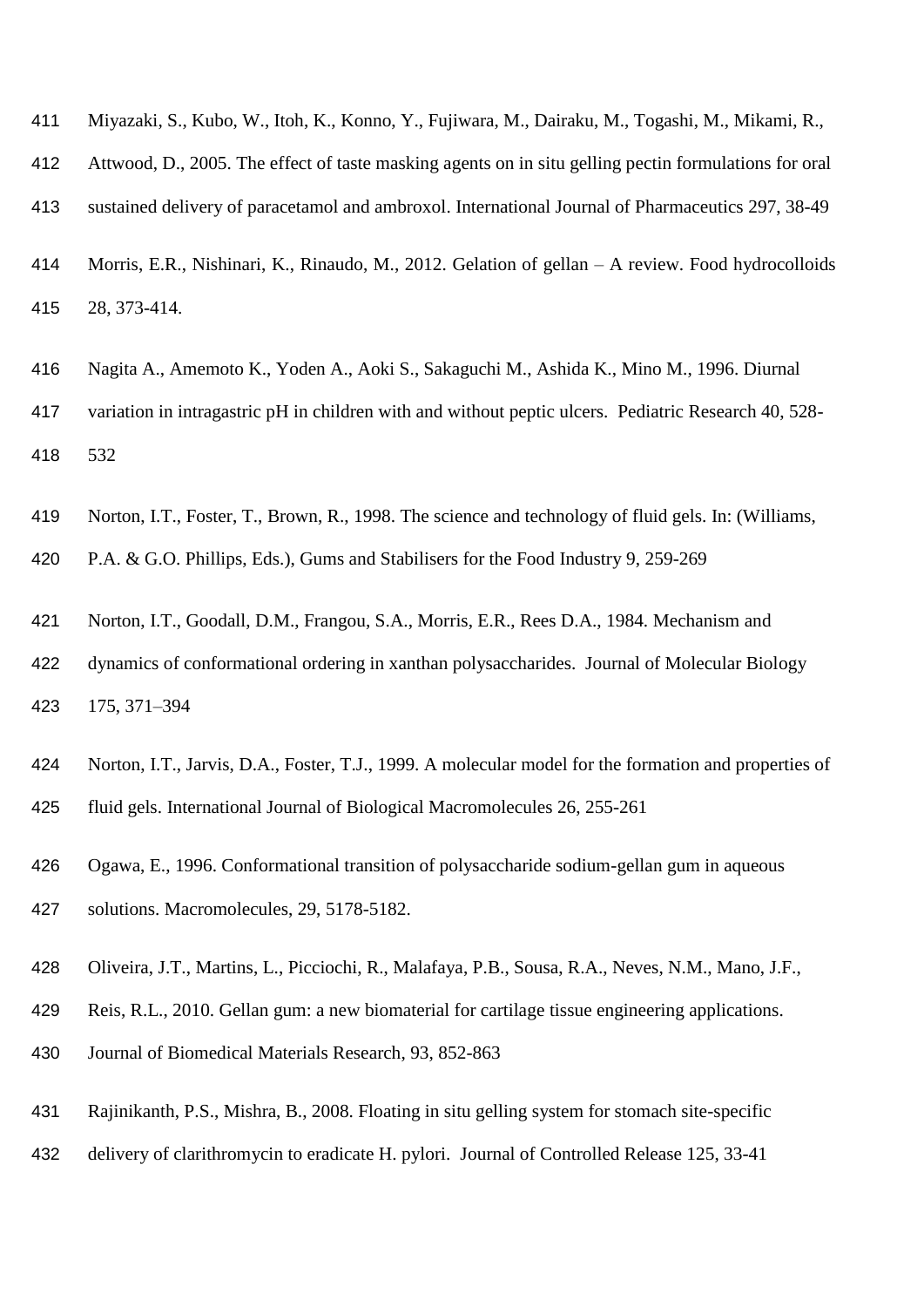| 433 | Rees, D.A., Morris, E.R., Thom, D., Madden, J., 1982. Shapes and interactions of carbohydrate        |
|-----|------------------------------------------------------------------------------------------------------|
| 434 | chains. In The Polysaccharides, Vol. 1, 195-290 (G.O. Aspinall, ed.), Academic press New York        |
| 435 | Smith, A.M., Ingham, A., Grover, L.M., Perrie, Y., 2010. Polymer film formulations for the           |
| 436 | preparation of enteric pharmaceutical capsules. Journal of Pharmacy and Pharmacology 62, 167-        |
| 437 | 172                                                                                                  |
| 438 | Smith, A.M., Shelton, R.M., Perrie, Y., Harris, J.J., 2007. An initial evaluation of gellan gum as a |
| 439 | material for tissue engineering applications. Journal of Biomaterials Applications 22, 241-254.      |
| 440 | Sworn, G., Sanderson, G.R., Gibson, W., 1995. Gellan gum fluid gels. Food Hydrocolloids 9, 265-      |
| 441 | 271                                                                                                  |
| 442 |                                                                                                      |

## **Figure Captions**

 **Figure 1 Viscosity of gellan gum during fluid gel formation (cooling at 2°C /min at a shear rate of 500 s-1 ) for 0.1% (filled diamonds) 0.375 % (open squares) 0.5% (open circles) 0.75% (filled triangles) and 1% (black crosses) w/v gellan gum loaded with 20 mg/ml ibuprofen.**

 **Figure 2 A) Viscosity vs. shear rate at 25°C for 0.1% (filled diamonds) 0.375 % (open squares) 0.5% (open circles) 0.75% (filled triangles) and 1% (black crosses) w/v gellan gum loaded with 20 mg/ml ibuprofen. Black line indicates a proprietary ibuprofen paediatric suspension. B) Mechanical spectrum (0.5% strain; 37 °C) of a 0.75% Gellan Gum fluid gel loaded with 20 mg/ml ibuprofen showing variation of G' (filled squares), G'' (open squares) and \* (filled triangles) with angular frequency.**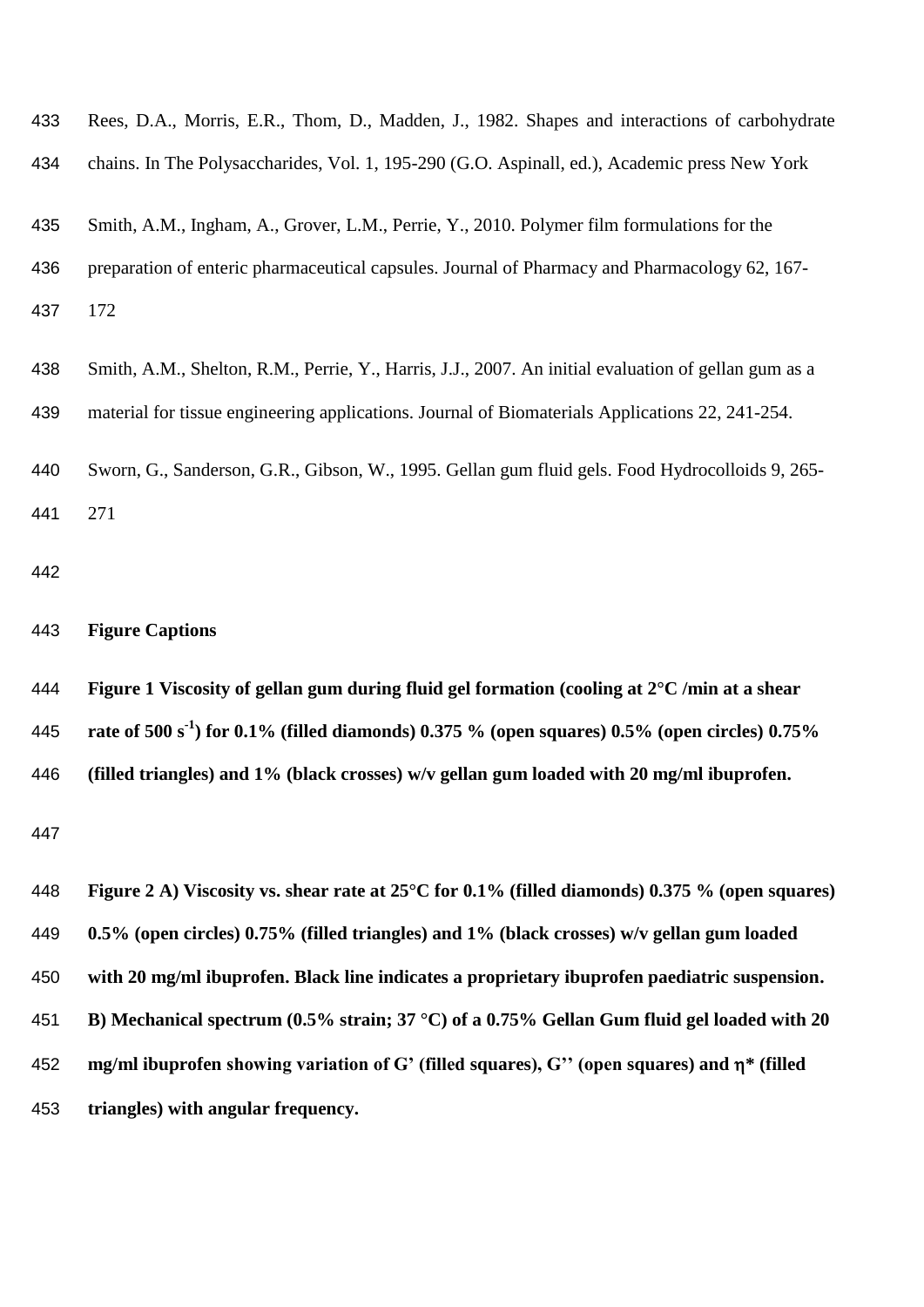**Figure 3 Images illustrating the shear thinning behaviour of an ibuprofen loaded fluid gel sample with the ability to invert without any flow.**

 **Figure 4 Viscosity of 0.75% w/v gellan gum loaded with 20 mg/ml ibuprofen during fluid gel formation using A) different cooling rates; 10 °C/min (open circles), 2 °C/min (filled diamonds), 0.5 °C/min (open triangles) at a shear rate of 500 s-1 and B) different shear rates cooling at 2 °C/min; 1000 s<sup>-1</sup> (open diamonds), 500 s<sup>-1</sup> (filled diamonds), 100 s<sup>-1</sup> (black** 

**crosses).**

**Figure 5 Light microscopy images of gellan gum fluid gels prepared at different** 

 **concentrations loaded with 20mg/ml ibuprofen A) 0.1% w/v B) 0.5 % w/v C) 0.75 % w/v D) 1 % w/v.** 

- **Figure 6 Light microscopy images of 0.75% w/v gellan gum loaded with 20 mg/ml ibuprofen prepared at a shear rate of 500 s-1 using different cooling rates (A-C) A) 0.5 °C/min B) 2°C/min C) 10 °C/min and different shear rates cooling at 2 °C/min (D-F); D)100 s-1 E) 500 s-1 F) 1000 s-1**
- 

 **Figure 7 Light microscopy images of gellan gum fluid showing crystallised ibuprofen entrapped within gel particles**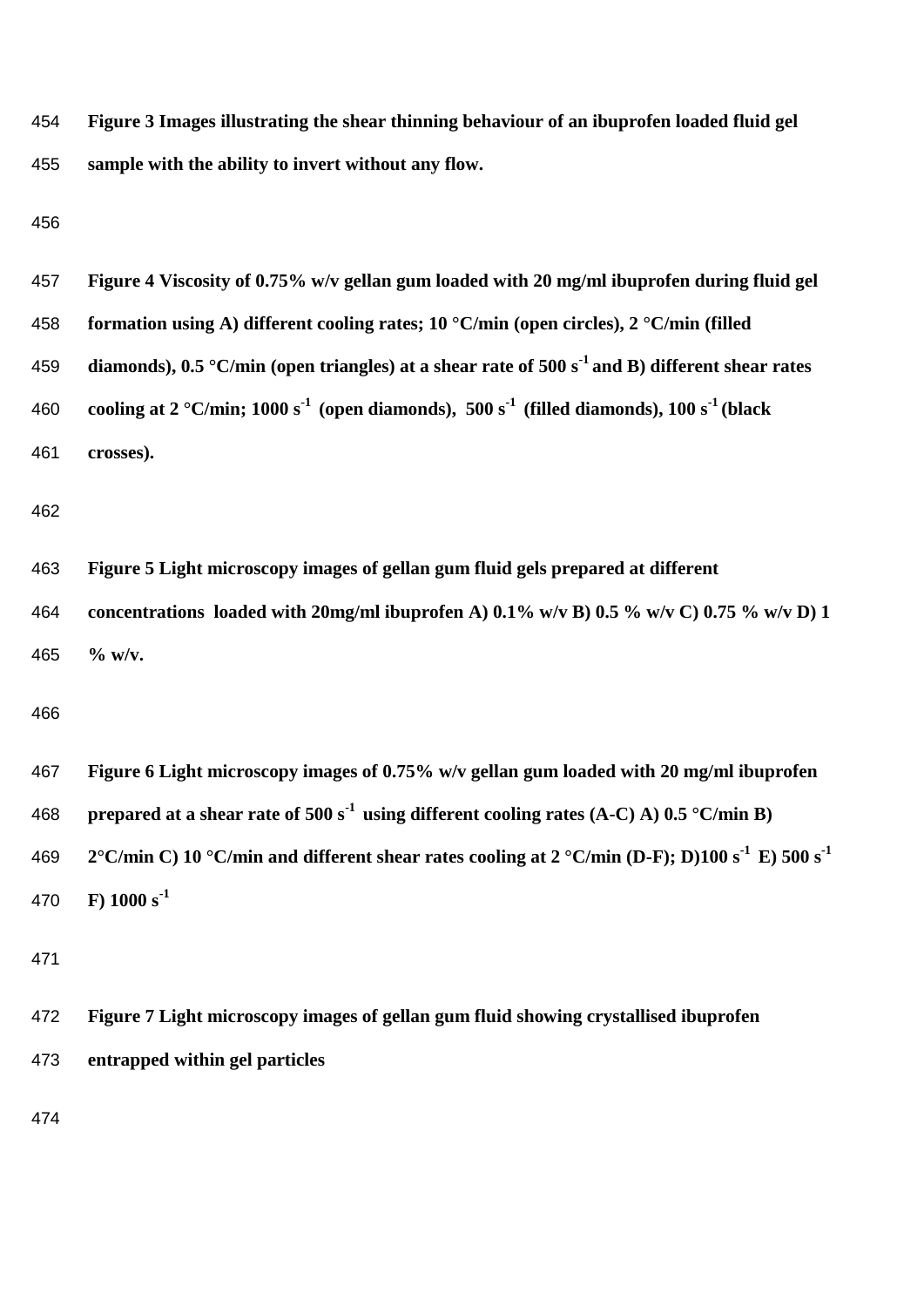**Figure 8 Cumulative % release of ibuprofen from fluid gels prepared at different concentrations of gellan gum compared with a standard ibuprofen suspension. Dotted line indicates the point the media was changed from 0.1 M HCl at pH 1.2 to PBS at pH 7.4. Values are represented as mean ± SD (n=3)**

 **Figure 9 Cumulative % release of ibuprofen from 0.75% w/v gellan gum fluid gel loaded with 20 mg/ml ibuprofen exposed to different acidic pH values for a period of 20 minutes. Dotted line indicates the point the media was changed to PBS at pH 7.4. Values are represented as mean ± SD (n=3)**

 **Figure 10 Relationship between onset of release at pH 7.4 and preceding exposure time in simulated gastric fluid at pH 1.2 (filled diamonds) and pH 2 (open diamonds).**

 **Figure 11 Exponential relationship between the onset of release in SIF pH 7.4 as a function of gel stiffness (G').**

 **Figure 12 Effect of time exposed to pH 1.2 on gel stiffness (G') and subsequent stiffness on transfer to pH 7.4. The red line (filled diamonds) indicates the stiffness of the gel when exposed to pH 1.2 (0.5% strain; 37 °C at 10rad s-1 ). The green dashed line (open triangles) represents the stiffness of the gel in PBS at pH 7.4 following 10 min exposure to pH 1.2. The blue dashed line (filled squares) represents the stiffness of the gel in PBS at pH 7.4 following 60 min exposure to pH 1.2.**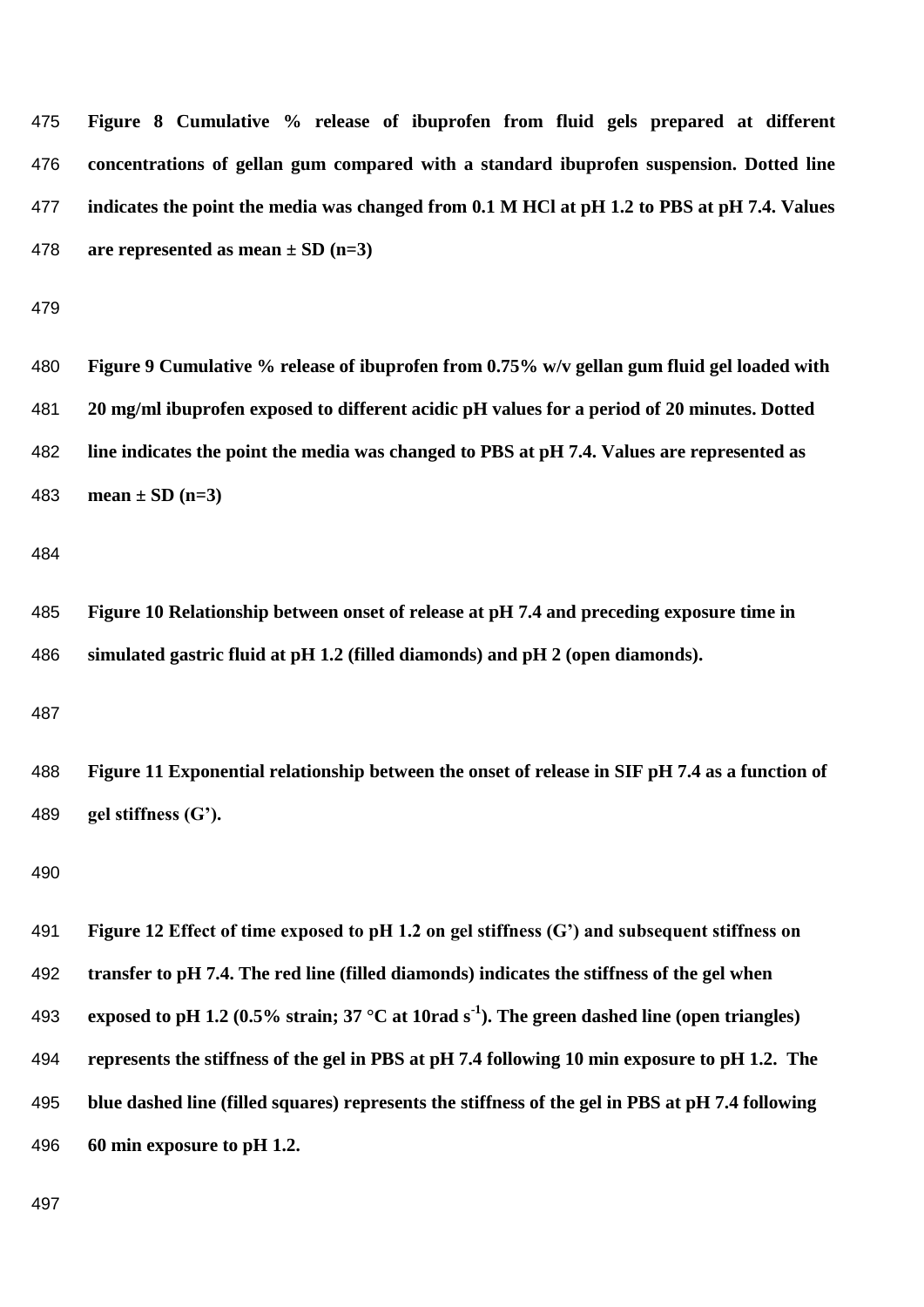- **Figure 13 Cumulative % release (primary vertical axis) and gel stiffness (G') (secondary**
- **vertical axis) versus time following A) 60 min exposure to pH 1.2 and B) 10 min exposure to**
- **pH 1.2.**
- 
- 
- 



Fig. 1.

506 Viscosity of gellan gum during fluid gel formation (cooling at 2 °C/min at a shear rate of 500 s-1) for 0.1% (filled diamonds), 0.375% (open squares), 0.5% (open circles), 0.75% (filled triangles) and 1% (black crosses) w/v gellan gum loaded with 20 mg/ml ibuprofen.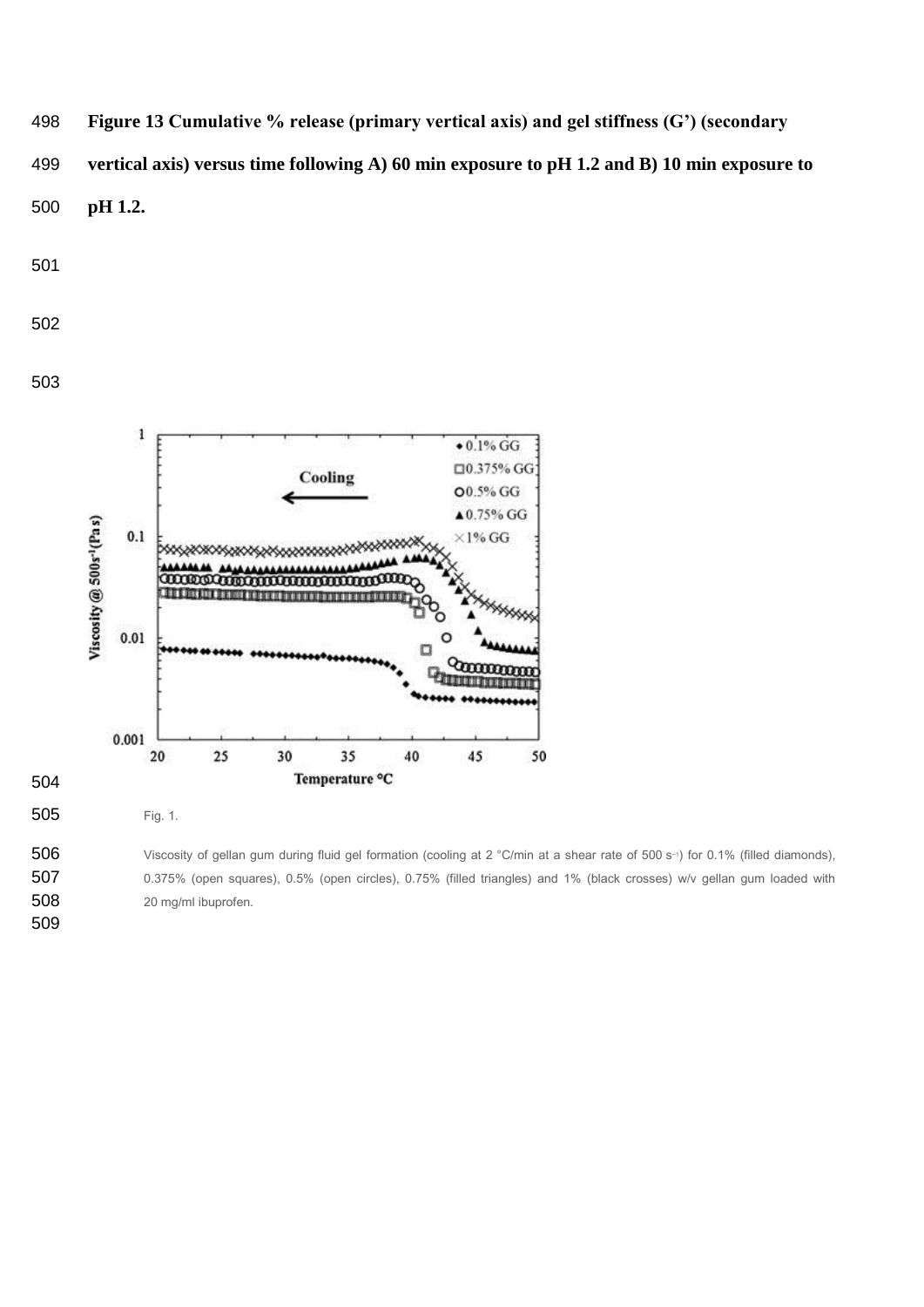



 (A) Viscosity vs. shear rate at 25 °C for 0.1% (filled diamonds), 0.375% (open squares), 0.5% (open circles), 0.75% (filled 513 triangles) and 1% (black crosses) w/v gellan gum loaded with 20 mg/ml ibuprofen. Black line indicates a proprietary ibuprofen paediatric suspension. (B) Mechanical spectrum (0.5% strain; 37 °C) of a 0.75% gellan gum fluid gel loaded with 20 mg/ml 515 ibuprofen showing variation of G' (filled squares), G" (open squares) and  $\eta^*$  (filled triangles) with angular frequency.









519 Images illustrating the shear thinning behaviour of an ibuprofen loaded fluid gel sample with the ability to invert without any flow.

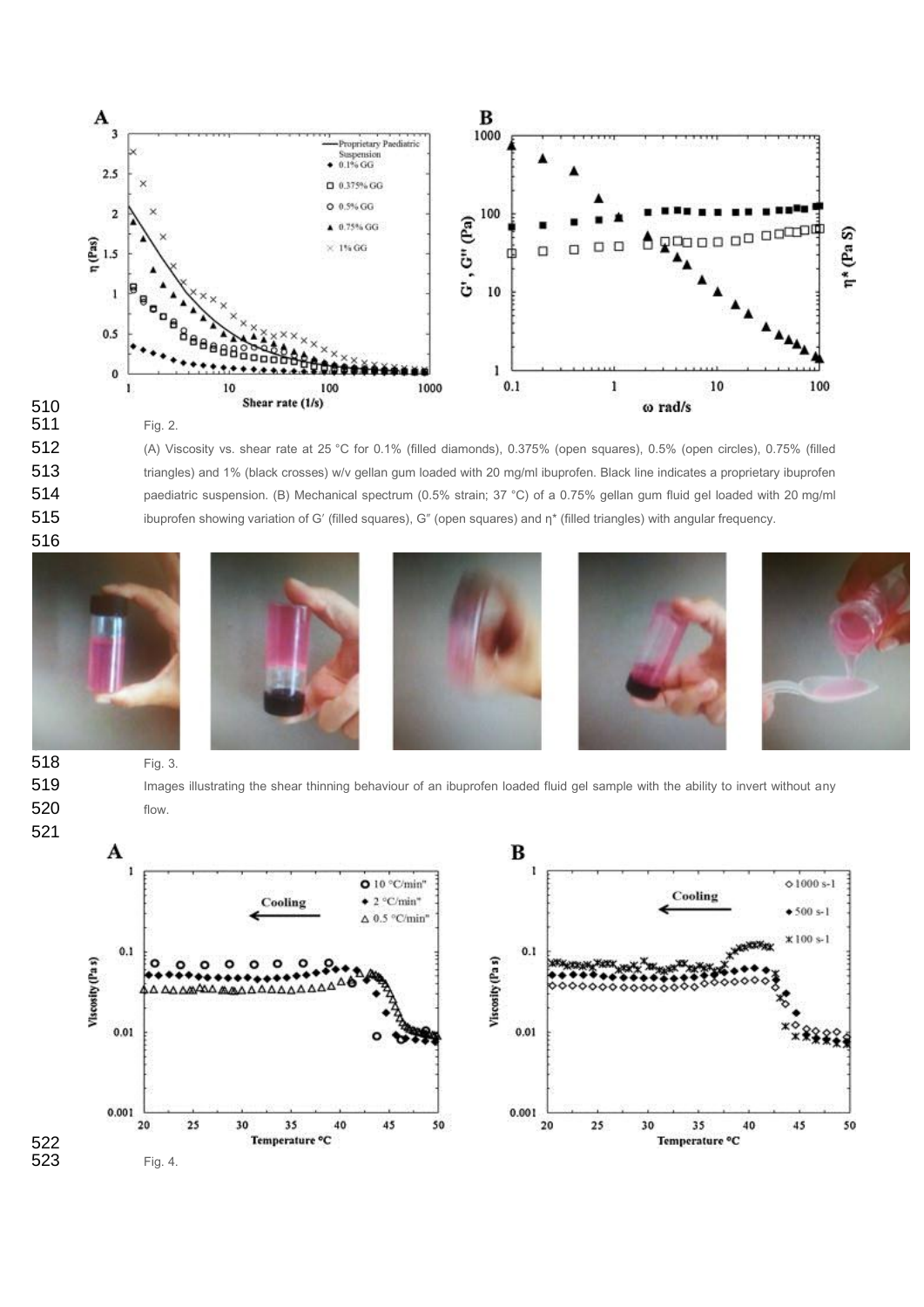524 Viscosity of 0.75% w/v gellan gum loaded with 20 mg/ml ibuprofen during fluid gel formation using (A) different cooling rates; 525 10 °C/min (open circles), 2 °C/min (filled diamonds), 0.5 °C/min (open triangles) at a shear rate of 500 s-1 and (B) different 526 shear rates cooling at 2 °C/min; 1000 s-1 (open diamonds), 500 s-1 (filled diamonds), 100 s-1 (black crosses).

527



528<br>529

530 Light microscopy images of gellan gum fluid gels prepared at different concentrations loaded with 20 mg/ml ibuprofen (A) 531 0.1% w/v, (B) 0.5% w/v, (C) 0.75% w/v and (D) 1% w/v.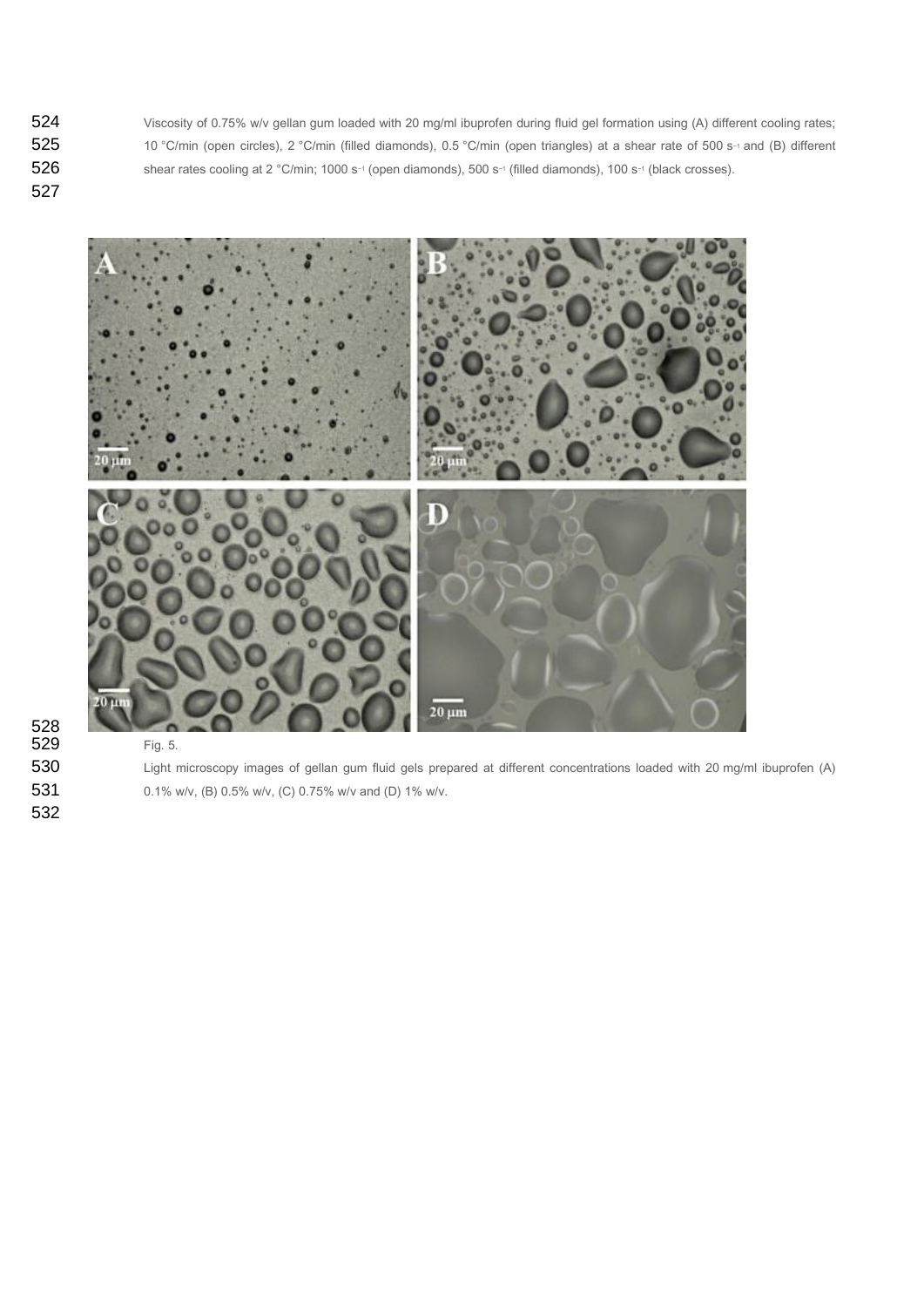

| 533<br>534 |  |
|------------|--|
| 535        |  |
| 536        |  |
| 537        |  |

| 535 | Light microscopy images of 0.75% w/v gellan gum loaded with 20 mg/ml ibuprofen prepared at a shear rate of 500 s-1 using        |
|-----|---------------------------------------------------------------------------------------------------------------------------------|
| 536 | different cooling rates (A–C). (A) 0.5 °C/min, (B) 2 °C/min, (C) 10 °C/min and different shear rates cooling at 2 °C/min (D–F), |
| 537 | (D) 100 s <sup>-1</sup> , (E) 500 s <sup>-1</sup> and (F) 1000 s <sup>-1</sup> .                                                |



Fig. 7.

Light microscopy images of gellan gum fluid showing crystallised ibuprofen entrapped within gel particles.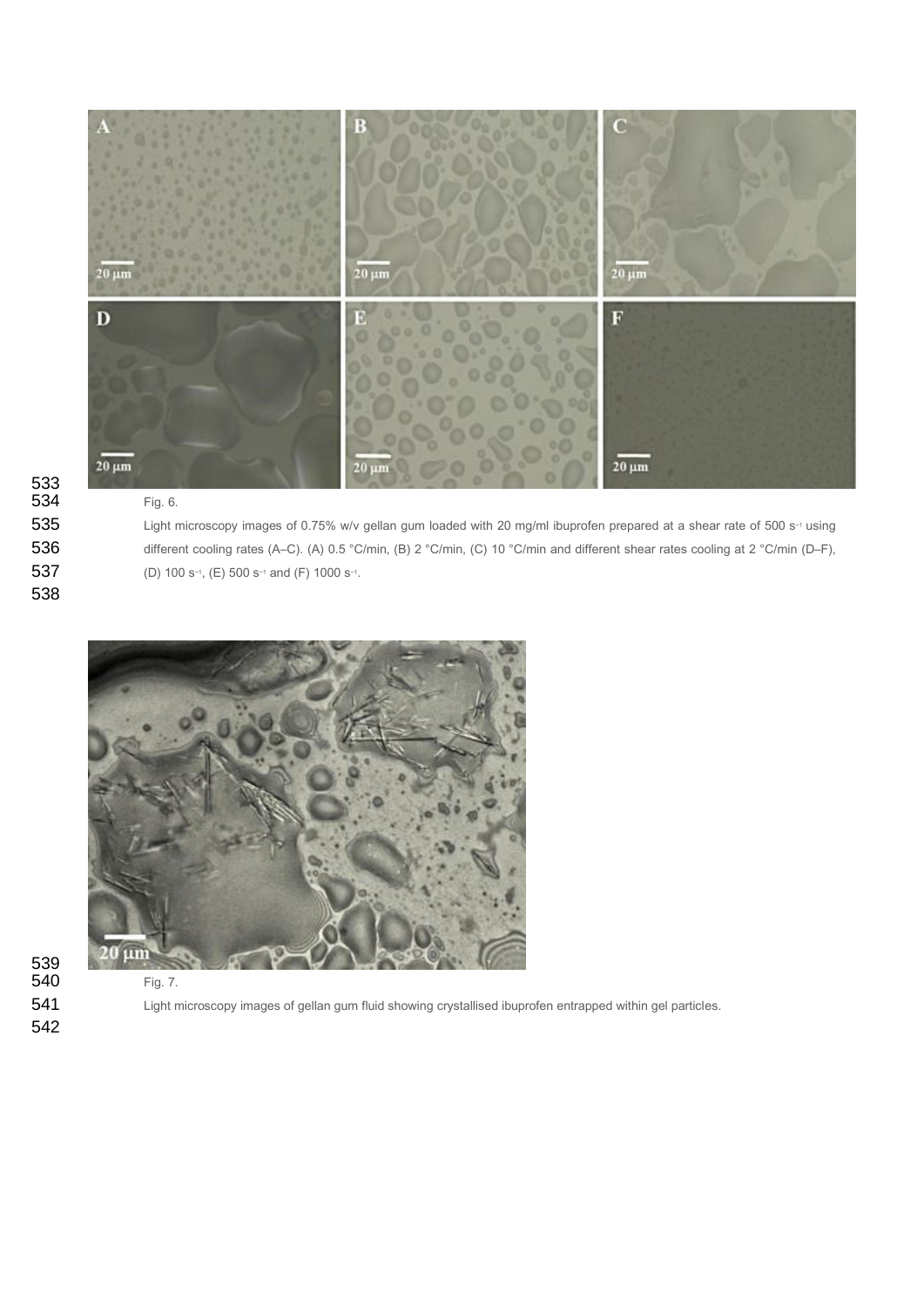

545 Cumulative % release of ibuprofen from fluid gels prepared at different concentrations of gellan gum compared with a 546 standard ibuprofen suspension. Dotted line indicates the point the media was changed from 0.1 M HCl at pH 1.2 to PBS at pH 547 7.4. Values are represented as mean  $\pm$  SD ( $n = 3$ ). 548



549<br>550

551 Cumulative % release of ibuprofen from 0.75% w/v gellan gum fluid gel loaded with 20 mg/ml ibuprofen exposed to different 552 acidic pH values for a period of 20 min. Dotted line indicates the point the media was changed to PBS at pH 7.4. Values are 553 represented as mean  $\pm$  SD ( $n = 3$ ).

554

543<br>544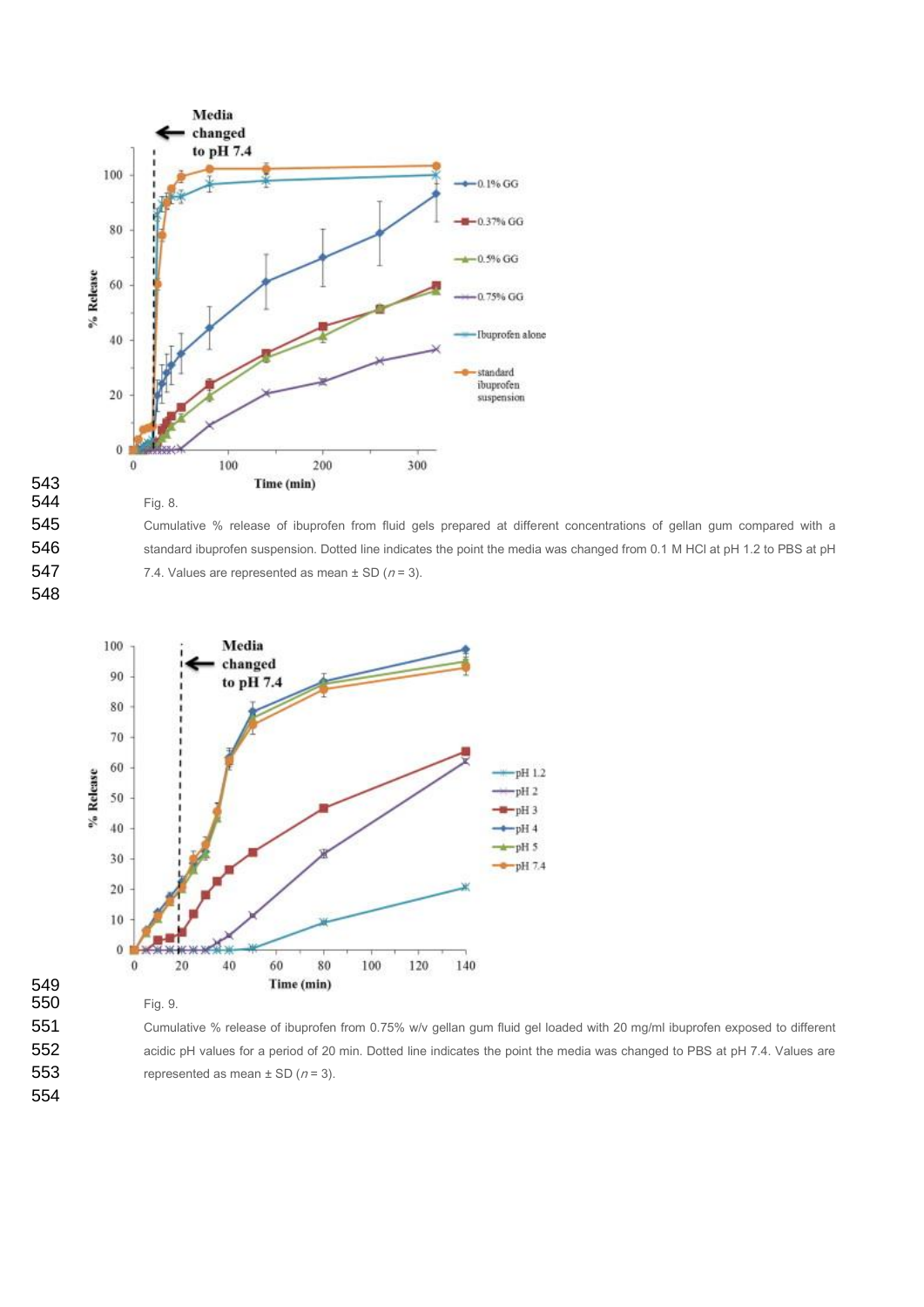

557 Relationship between onset of release at pH 7.4 and preceding exposure time in simulated gastric fluid at pH 1.2 (filled

558 diamonds) and pH 2 (open diamonds).





Exponential relationship between the onset of release in SIF pH 7.4 as a function of gel stiffness (G′).